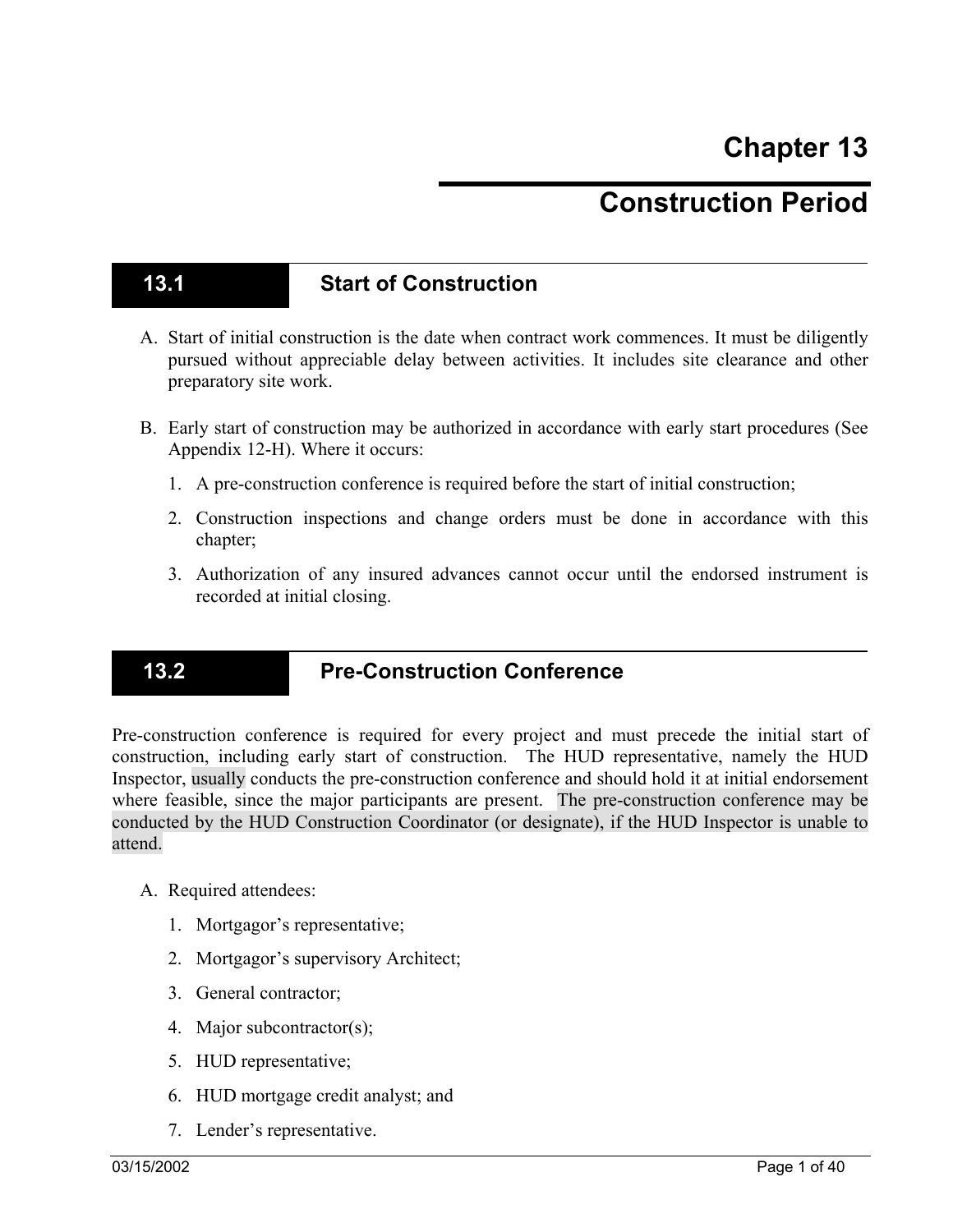- B. Supplementary Conditions of the Contract for Construction, Form HUD-2554. Address Davis-Bacon wage rates, Federal labor standards and equal employment provisions, including:
	- 1. Contract obligations of the general contractor and all subcontractors, including:
		- a. Contractor must certify compliance with Davis-Bacon wage rates with each request for advances.
		- b. Davis-Bacon wage rates also apply to a second mortgage backing a governmental equity loan.
	- 2. Statement of sanctions imposed for not complying with the supplemental conditions.
	- 3. Requirement that the applicable Davis-Bacon wage decision and the Form HUD-2554 must be made part of the subcontracts for all tiers.
	- 4. Emphasize the importance of Federal wage payments, prompt certified payroll submissions and proper record keeping. Instruct that a copy of the applicable Davis Bacon wage decision and Form WH-1321, Notice to Employees, must be conspicuously posted on the job site.
	- 5. Indicate who on the HUD labor relations staff will review for labor standards compliance and refer any further inquiries concerning Davis-Bacon wage and reporting requirements to that staff..
	- 6. Give copies of the Equal Opportunity poster to the general contractor and the subcontractor(s) to post conspicuously at the job site.
	- 7. Make available copies of HUD's Contractor's Guide to Davis-Bacon.
- C. Contract Administration
	- 1. Explain general contract administration, including responsibilities of the Lender, mortgagor, mortgagor's Architect, general contractor, and HUD representative.
	- 2. Explain the procedures for:
		- a. Change orders;
		- b. Requesting construction document clarifications;
		- c. Reporting and correcting non-compliant work;
		- d. Requesting periodic payments and release of escrows;
		- e. Substantial completion of work or portion thereof;
		- f. Permissions to occupy including management plans and rent rolls.
	- 3. Stress that work changes completed in anticipation of a future change order will be regarded as non-compliant. There will be no insured advances for it or other work dependent on it.
	- 4. Periodic advances. Explain: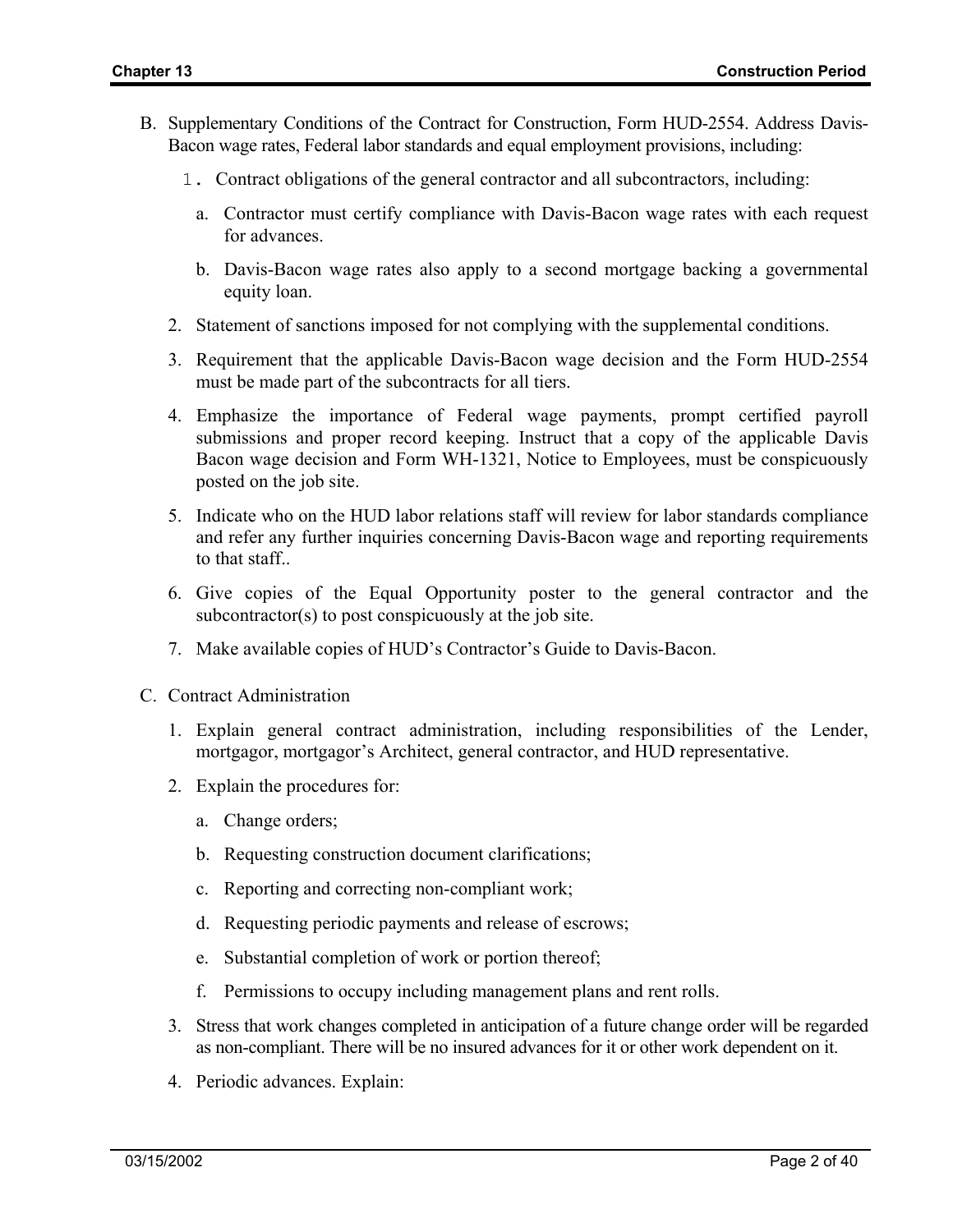- a. Mortgagor's and general contractor's required preparation of requests, including the field approval and subsequent processing;
- b. Provisions for submitting surveys, title reports, and other documentation in support of construction advances;
- c. Requirements for contractor's retainage and its release.
- 5. Stored materials. Explain procedures to request payment for materials stored onsite, and components stored offsite where applicable. (See Appendices 13-B and 13-C)
- 6. Offsite work. Explain procedures to request payment for completed offsite work, the required retainage and its release.
- 7. Termination of contract(s). Discuss provisions for terminating the construction contract and/or Architect's contract, and the Lender's responsibilities during the construction stage and in the event of a default.
- D. Cost Certification
	- 1. Summarize cost certification requirements for the mortgagor and (if applicable) the general contractor, subcontractors, equipment lessors and suppliers, and industrialized housing manufacturers. Where there is a second mortgage backing a Governmental loan, advise that cost certification also applies to the second mortgage.
	- 2. Inform all parties that a pre-cost certification conference will be held when construction is 90 percent complete and that complete instructions will be provided at that point.
	- 3. Stress that:
		- a. Identities of interest that develop or become known after initial closing must be reported to the Lender and to HUD within 5 working days of having such knowledge;
		- b. HUD must give prior approval for all identity of interest subcontractors and apply penalties where this is not done;
		- c. Self-owned equipment must be certified;
		- d. Paper conduits are prohibited.
	- 4. Clarify the 50/75 percent rule. (See Chapter 14.)

### **13.3 HUD Construction Monitoring**

- A. Purpose of Inspection.
	- 1. Inspection means the periodic observations made of construction at the site of a multifamily housing project by a HUD representative (inspector) for the purpose of protecting HUD's interests. Inspections are made to evaluate the contractor's and Architect's performance, to obtain construction in accordance with the contract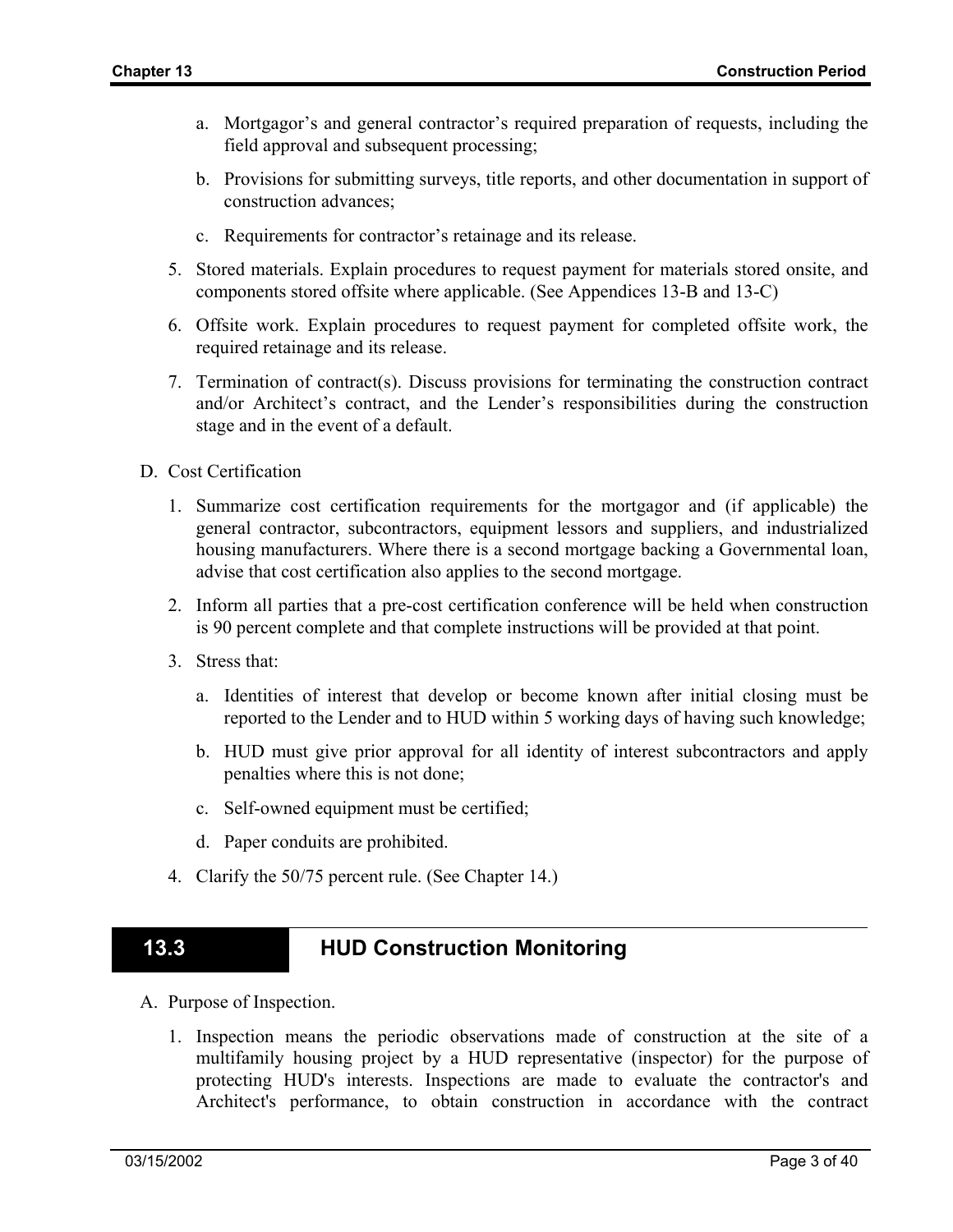documents, and to report on conformance with prevailing wages and other contract requirements.

- 2. The instructions for inspection are the same for projects involving the insurance of advances and those to be insured upon completion, except for those variations specifically stated to be applicable to one or the other.
- B. Access. At all times, HUD has the right of access to the property and the right to inspect all work performed and materials furnished to complete the project.
- C. HUD construction manager's/Coordinator's duties. The HUD construction manager (CM) or architectural designee is responsible for the proper performance of all functions relating to inspection, as well as the instruction and supervision of all HUD personnel involved. The CM must keep informed of the general progress of the work on all projects during the construction stage and guarantee period and be familiar with the problems involved.
	- 1. Assignment. A member of the HUD staff will be assigned as inspector by the CM prior to the date set for the beginning of project construction. The person inspecting the project may be a Design Representative, a Construction Representative, or any other person or group hired by HUD to do the inspections. In this guidebook that person is referred to as an "inspector." The CM selects the inspector on the basis of competency with due regard to the scope of the project and to the type of construction involved. Several projects being constructed concurrently may be handled by one inspector. Only in very unusual circumstances will an inspector be assigned full time to any one project. Upon assignment, the CM issues to the inspector the following:
		- a. Set No. 3 of the contract drawings and specifications. This set becomes the HUD as-built set by the inspector conforming it to the contractor's "Record Set."
		- b. Copy of the construction contract. The required contract where insured advances are involved are Forms HUD-92442 or 92442A. These forms may or may not be used in insurance upon completion cases, but a construction contract in some form is required and must be furnished to the inspector.
			- (1) Form HUD-92442, Construction Contract-Lump Sum, may be used when there is no identity of interest between the mortgagor and the contractor.
			- (2) Form HUD-92442A, Construction Contract-Cost Plus, may be used in any case, and shall be used when there is an identity of interest between the mortgagor and contractor.
		- c. Owner-Architect Agreement, AIA Document B-181, when an Architect is required to administer the construction contract.
		- d. Contractor's and/or mortgagor's cost breakdown Schedule of Values, Form HUD-2328 when insured advances are involved.
		- e. Drawings and specifications pertaining to off-site improvements.
		- f. Agreements or contracts providing for off-site construction.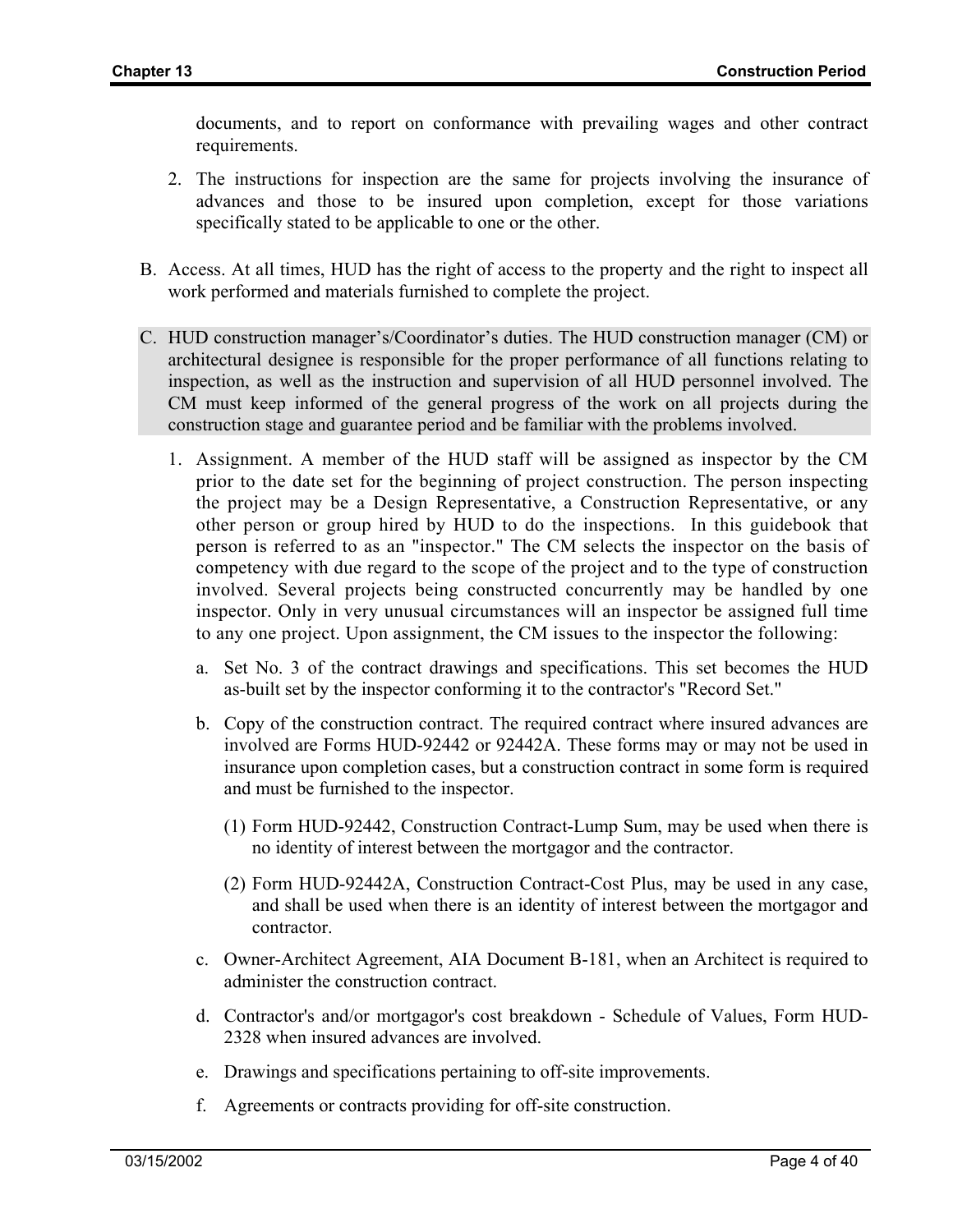- 2. Field Supervision. The CM shall keep informed of the general quality of inspections and the performance of inspectors by maintaining close contact with their work through job site visits. A regular routine for supervising field operations should be established and followed. Required and suggested methods of field supervision follow.
	- a. A minimum of two field review inspections shall be made on each project to evaluate the performance of the HUD inspector. Field review inspections shall be recorded on a HUD Representative's Trip Report, Form HUD-5379. (See Forms Appendix.)
	- b. The HUD inspectors may be accompanied during their rounds. This method is particularly advantageous in training new inspectors.
	- c. Construction should be field reviewed where the use of questionable methods of construction, materials, uncorrected non-compliance, or other problems are reported.
	- d. Projects should be field reviewed at construction stages where problems have occurred in that jurisdiction.
- 3. Office Review. The CM shall review all Trip Reports, Forms HUD-5379, completed by the HUD inspectors. If the reported conditions indicate the necessity or desirability of field review or other special handling, appropriate action shall be initiated.
	- a. Review should not be restricted to the entries on the report. The absence of significant evaluation comments may, under certain circumstances, indicate desirability of field review.
	- b. The CM should be aware of progress, trends, new or uncorrected non-compliance, unusual conditions, etc., in order to be familiar with the work and to initiate any required corrective action immediately.
	- c. The inspector shall be advised of any unsatisfactory action or detail in the report, or any error in its preparation, so that similar mistakes will not occur in the future.
- 4. Training.
	- a. Inspection conferences shall be held when deemed necessary by the CM. The purpose of the conference is to maintain and improve the quality and efficiency of the construction observation function.
	- b. Field and office review of inspections will indicate individual training needs and subjects for discussion at inspection conferences.
	- c. It is essential that new inspectors, staff and fee, be trained in the field as well as in the office.
- 5. Construction progress meetings. Prior to the start of construction the contractor, mortgagor, mortgagor's supervisory Architect and the HUD inspector must be informed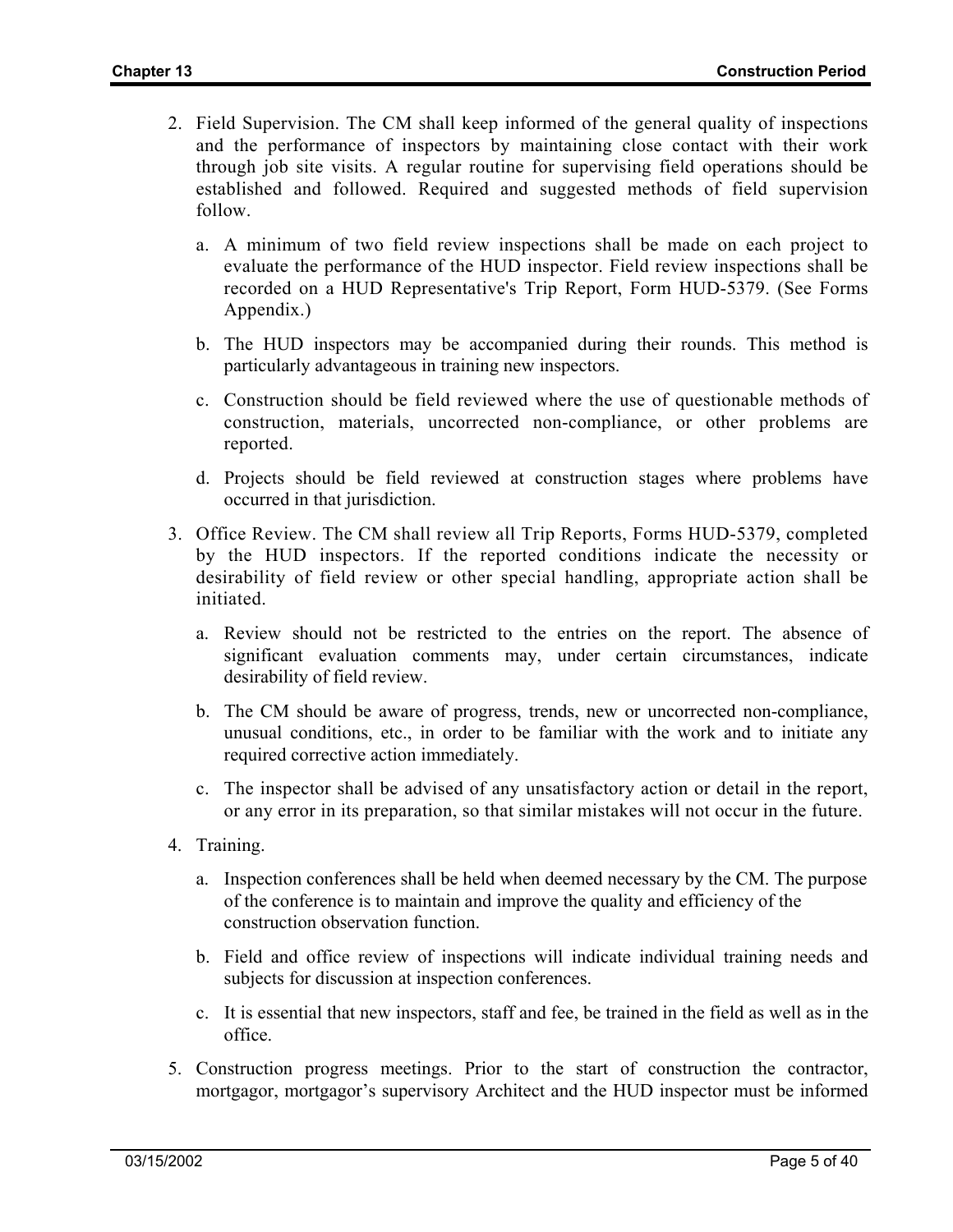by the CM that they are required to attend monthly job meetings. The meetings should be at the job site when monthly request for advances are prepared.

- a. The owner's representative must be a member of the mortgagor entity, usually a general partner. Nonprofit organizations may be represented by a member of the Board of Directors.
- b. The HUD Inspector must:
	- (1) Comment to the group on the quality of construction and of the Architect's observations and the contractor's supervision.
	- (2) Comment on all known construction defects and deficiencies (non-compliance) and methods of correction.
	- (3) Explain that changes in the work from the contract documents (non-compliance) must be resolved by approved change order requests or the work done in accordance with the contract documents.
	- (4) Inform parties of HUD policy for holdback of construction advances until noncompliance are corrected.
	- (5) Record on Form HUD-5379 the meeting and issues raised. Significant concerns of any party should be presented by memorandum through the CM to the Hub Director.
- c. Monthly meetings may also be used to resolve equal opportunity and labor disputes. When such disputes are known, the HUD Labor Relations and Equal Employment officers must be invited to attend.
- D. Inspector's Duties. The inspector is the field representative of HUD, not a superintendent for the contractor nor "clerk of the works" for the owner or Architect. The inspector, as HUD's agent, must endeavor in a tactful, helpful and courteous manner to obtain construction that conforms to the drawings, specifications, and sound construction practice within the scope of the contract. The inspector is factual and explicit in all statements in reporting and recording significant construction developments when observed.
	- 1. Orientation. Upon assignment to a project, the inspector studies the drawings and specifications and becomes familiar with the conditions at the site. If, during this examination or during construction, any nonconformity with HUD requirements or site conditions not considered in the design are found, they are reported by memorandum through the CM to the Hub Director. The Hub Director will work with the Lender, owner, contractor and other related parties to resolve the noncompliance.
	- 2. Facilities. The contractor must furnish the inspector with enclosed working space that is acceptable to HUD. Adequate, but not elaborate, facilities should be required as soon as actual construction begins at the site. (See the Construction Contract in the Forms Appendix.)
	- 3. Inspections. The inspector shall make at least two job site visits each month. Additional visits may be necessary due to the nature of the project. The frequency of inspection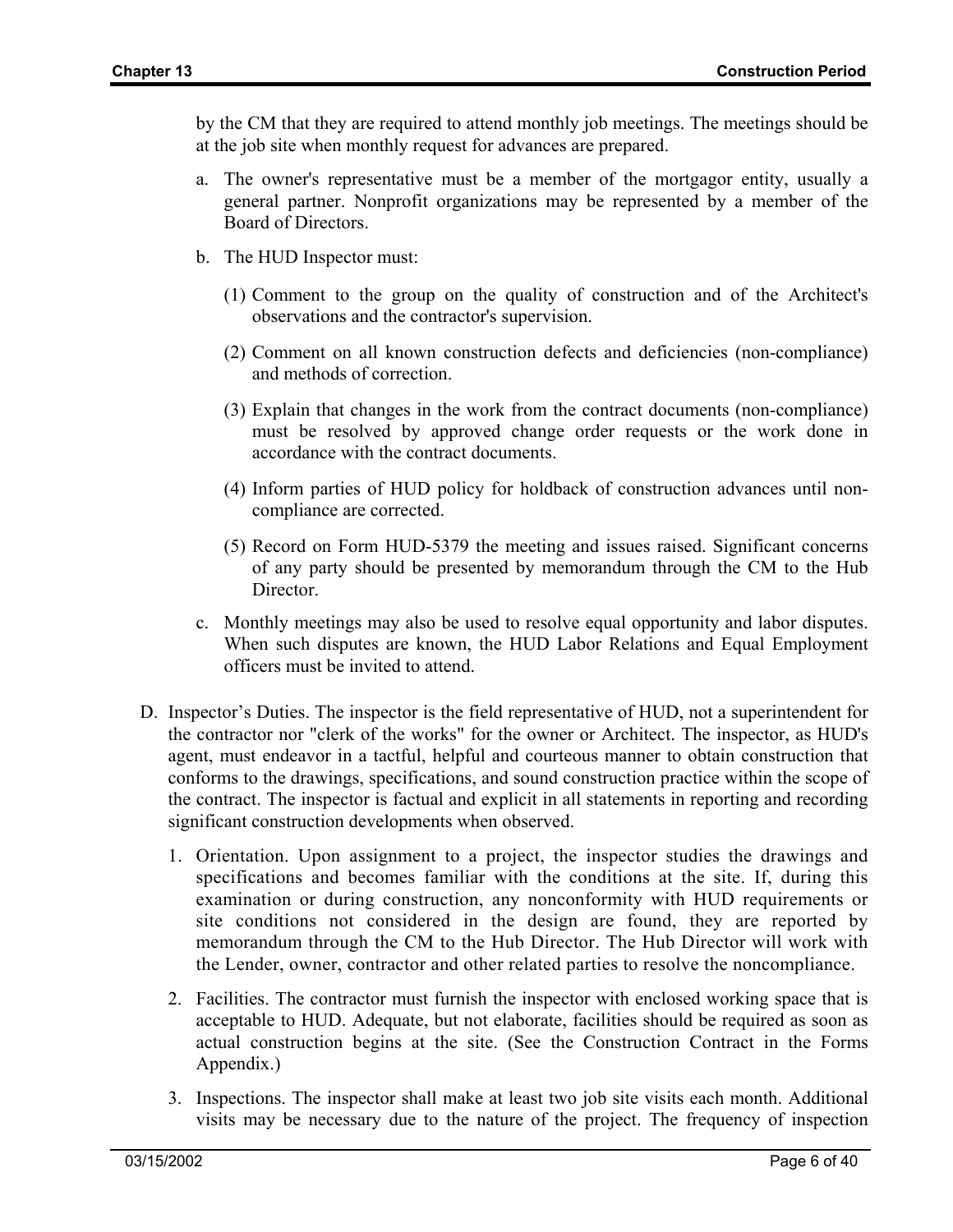should assure reasonable continuity and recognize the size and character of the project, the speed with which construction is progressing and the quality of work on the project. Visits should be scheduled to observe major construction operations without neglecting lesser operations. Sufficient time must be allotted to each visit to make a complete inspection.

- a. The major functions during inspection are to: evaluate the construction supervision of the contractor and contract administration of the Architect; report on occupancy, delays, disputes, and changes; report noncompliance with the contract documents observed by the inspector and/or the supervisory Architect; determine that the amounts requested by the contractor and recommended by the Architect for payment are reasonable; conduct employee wage interviews using Form HUD-11; and report on labor and EEO compliance.
- b. Each inspection shall be recorded on a HUD Representative's Trip Report, Form HUD-5379. (See Forms Appendix.)
- 4. Start of Construction. The inspector will report the date of initial construction start and the date of the start of permanent construction on Form HUD-5379.
	- a. The date of the initial construction start, used for recording and reporting purposes, is the "start of construction" as used in connection with labor standards and prevailing wage requirements. This is defined as the beginning of initial site clearance and preparation, provided these activities are pursued diligently and are followed, without appreciable delay, by other construction activities.
	- b. The date recorded as the start of permanent construction, used for the purpose of determining the earning of the inspection fee, will correspond to the first day that permanent on-site building elements were put into place, such as footings and/or foundations, pilings, utility lines, etc.
	- c. While excavation is an integral part of foundation work, it does not constitute a start of permanent construction.
- 5. Unified Report. At the beginning of construction, the inspector should consult with the HUD Design Representative and the CM in regard to the need for inspection of the project by HUD technical specialists. Any differences of opinion between the inspector and the technical specialist in regard to project construction will be resolved by the CM. The inspector submits a unified inspection report to the Architect and the Lender.
- 6. Shop Drawings and Other Data. During the construction period, the inspector checks whether shop drawings are being submitted by the contractor for approval of the Architect as required by the AIA General Conditions of the Contract. Upon request by the Architect or the inspector, the contractor will keep copies of tests, certifications and any other data required by the contract documents onsite for review.
- 7. Off-site Fabricated Construction. If off-site fabricated construction components are involved, the CM will determine if there is a need for inspection at the factory to determine acceptability. If the manufacturing facilities are outside of the jurisdiction of the HUD Office and inspection is essential, the CM submits drawings and specifications,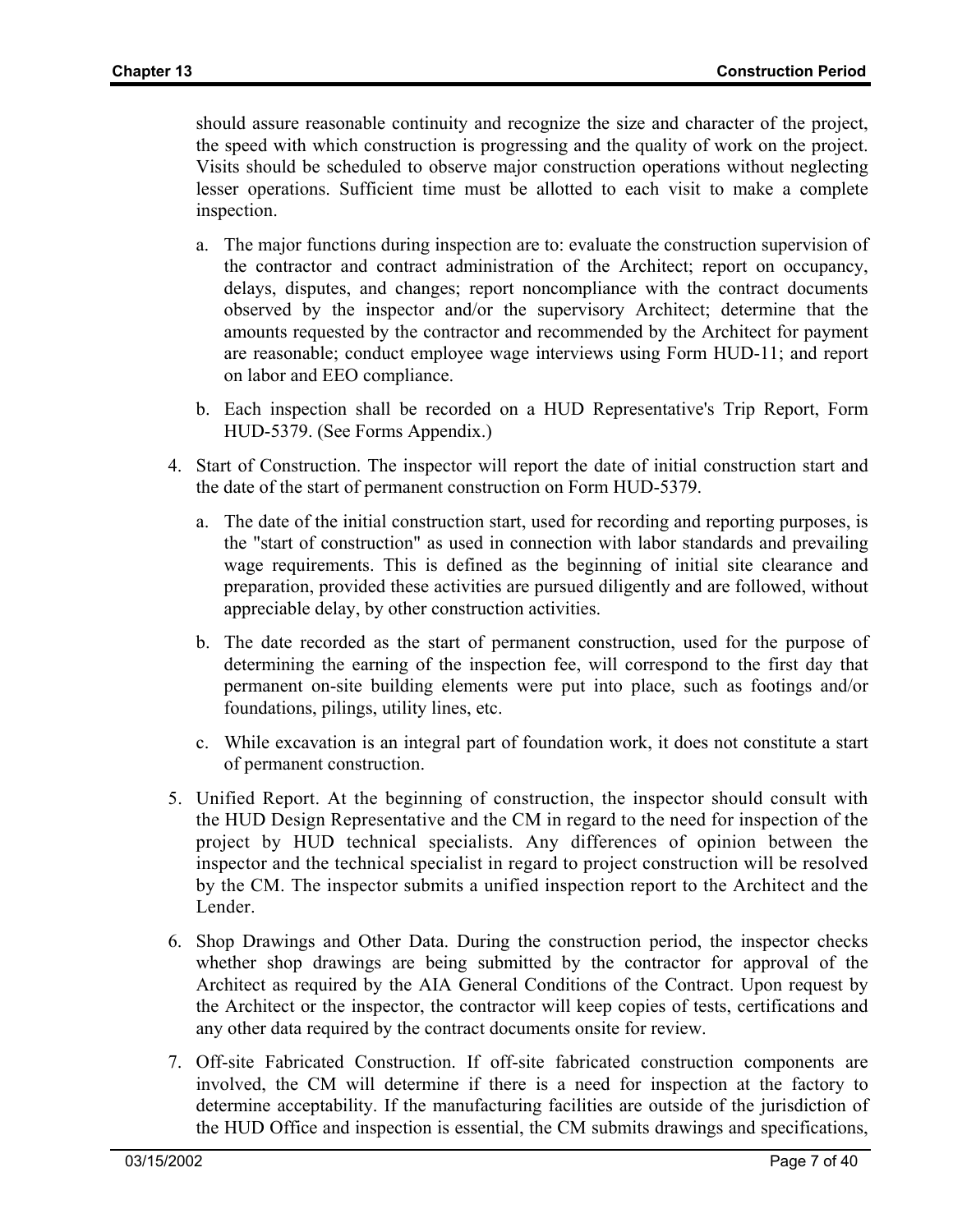which are pertinent, together with a request to the Hub Director to have the inspection made by the HUD Office located near the factory.

- 8. Distribution. If an Architect is not required for contract administration, then where these instructions require the HUD inspector to submit findings to the Architect, they are submitted to the contractor.
- 9. Work Stoppage. The HUD inspector will report to the CM on Form HUD-5379 any work stoppage unless such stoppage is due to inclement weather or other similar reasons. If known to the inspector, the reason for the work stoppage should be stated and also when resumption of construction is anticipated.
- 10. Occupancy. The HUD inspector completes the portion, "FHA Inspection Report," of Form HUD-92485, Permission to Occupy, when submitted. This form is used to request permission to rent or occupy specific living units, commercial or other space. The Form is submitted when the inspector reports safe ingress and egress to the units and/or building, and is evidenced by a certificate of occupancy from the locality. Units and spaces should not be occupied prior to approval by HUD .The Construction Manager(CM)/Coordinator (CC) or a designated MAP staff person in the Program Center signs as Chief Architect. The Hub Director and MAP Coordinator should determine who in the Hub or Program Center approves the permission to occupy.

a. Occupancy prior to the execution of Form HUD-92485 will be reported to the Hub Director by written memorandum.

- b. The inspector will also include on the Form HUD-5379, the number of units occupied prior to approval, as well as the date occupancy took place.
- 11. Additional duties. In addition, the inspector:
	- a. Advises the Architect administering the construction contract on HUD requirements.
	- b. Reviews the Architect's job log.
	- c. Reviews copies of the Architect's decisions.
	- d. Reports on project construction progress to the CM on Form HUD-5379.
	- e. Notifies the Architect, and the contractor if an identity of interest exists between the owner and the contractor, as soon as possible if it is determined that there are any essential variations in the cost of the work installed, materials stored and the request for construction advances recommended by the Architect.
	- f. Conducts interviews with an appropriate sampling of the laborers and mechanics engaged. Records interview information. Record of Employee Interview, Form HUD-11, in duplicate, in connection with wage and labor compliance in the construction of the project.
- 12. Construction record. From the initial construction start through final inspection, the inspector shall be responsible for maintaining a record of construction. The record should also include minutes of the pre-construction conference as well as reports of required guarantee inspections. The inspector shall initiate a record binder when the CM first assigns the project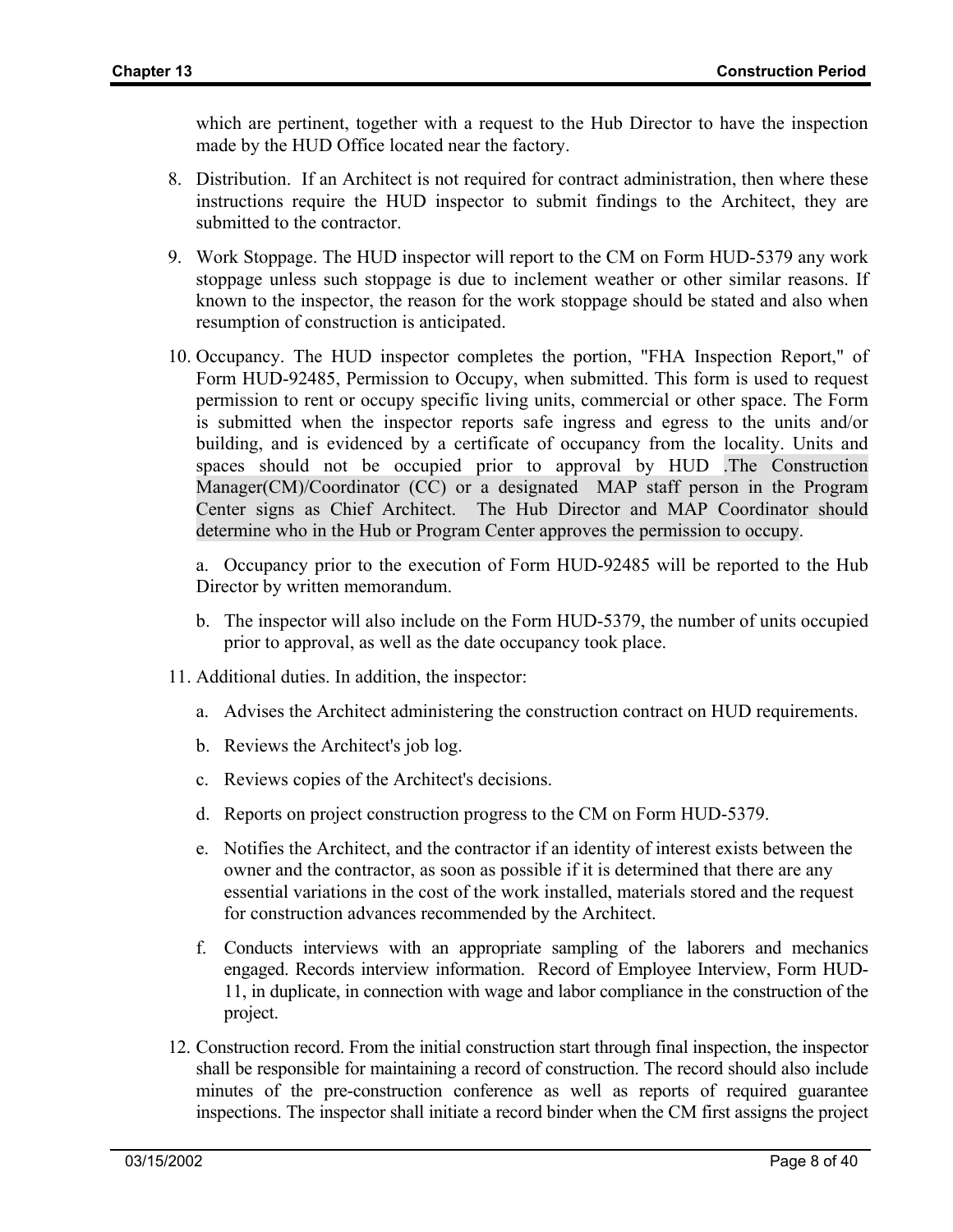or may elect to expand the project record binder to include inspection reports. All forms, reports, decisions and documents relevant to construction or inspection reporting shall be recorded in the binder in chronological order. The journal shall be on the left side of the binder and forms and documents on the right. The forms and documents listed below shall be included in the Construction Inspection Record Binder, when applicable.

- a. Drawings and specifications: Sets 1, 2, and 3 referenced in journal though filed elsewhere. (Record the storage location of set 1 and use of 2 and 3.)
- b. Off-site drawings and specifications. (Referenced in journal.)
- c. Construction Contract, Form HUD-92442 or 92442A.
- d. Owner-Architect Agreement.
- e. Progress schedule.
- f. Contractor's and/or Mortgagor's Cost Breakdown, Form HUD-2328.
- g. HUD Representative's Trip Reports, Form HUD-5379.
- h. Contractor's Requisition, Form HUD-92448.
- i. Change Orders Form HUD-92437, AlA G710, and Architect's supplemental instruction or equivalent.
- j. Letters, memoranda, notes, and worksheets.
- k. Journal of Architectural Actions (if separate binder).
- l. Surveyor's Report, Form HUD-92457 (final and others, if requested).
- m. Permission(s) to Occupy, Form HUD-92485.
- n. Record of established escrow including amounts escrowed, a complete list of unfinished construction items, record of call back inspections and recommendations for monies to be released.
- 13. Projects insured on completion. The inspector reports the percentage of completion of the project on Form HUD-5379 at the end of each month. This percentage is an approximation for general information and is not used for disbursement.
- 14. Off-site inspection. The inspector checks all off-site construction for conformity with the terms of the contract and reports progress of work by percentages on Form HUD-5379. Completion is reported on Form HUD-92464.
- E. Reporting and dealing with serious construction problems. HUD Offices must identify and report to the Hub Director and the HUD Office of Quality Assurance all insured multifamily projects under construction or in the guarantee period which have serious construction defects or other serious construction related problems.

NOTE: This information will be used to reply to inquiries, as an "early warning system" to troubled projects, and to determine if assistance to the HUD Office is necessary.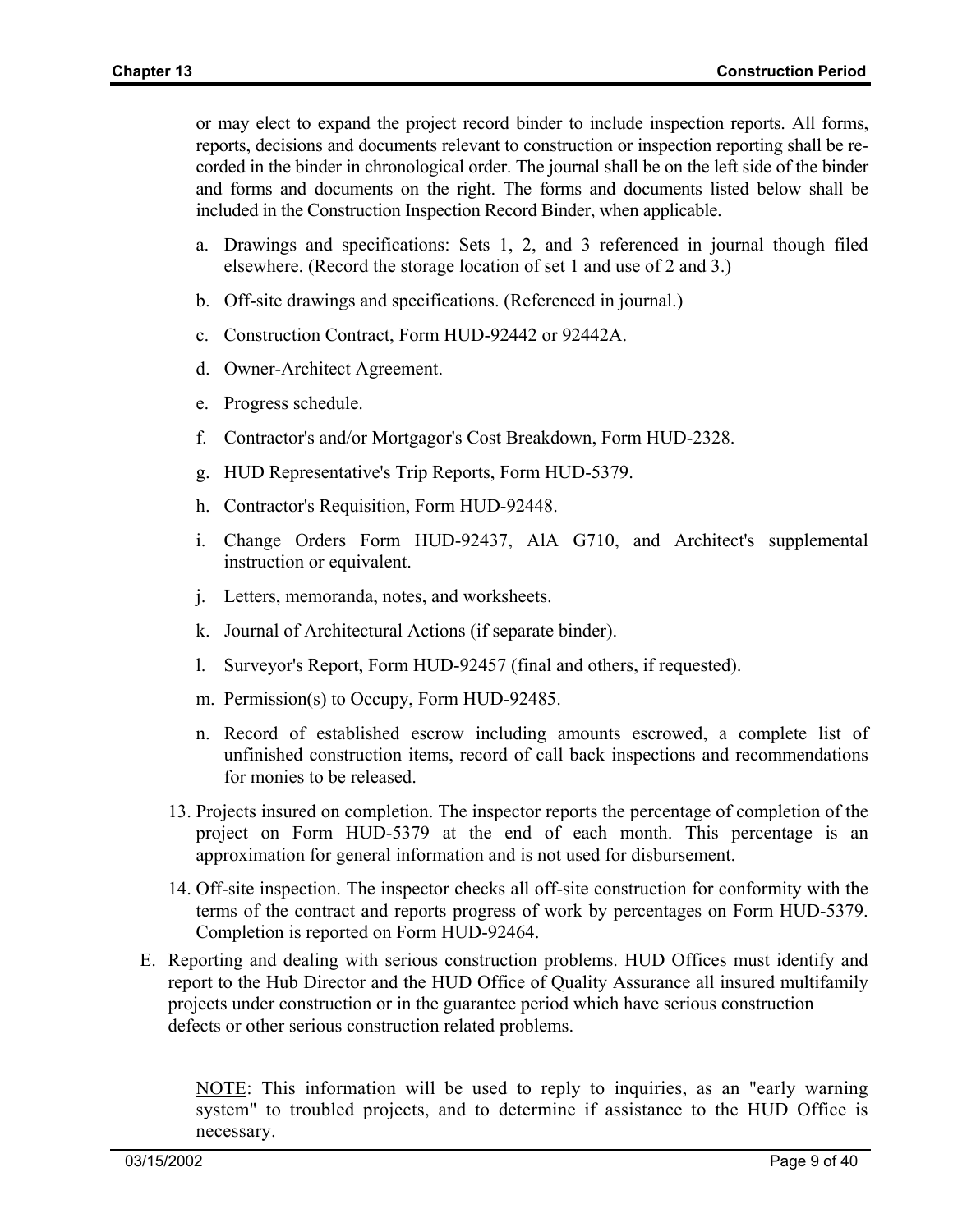- 1. The inspector must identify all construction problems that may delay completion or lead to foreclosure or assignment of the mortgage to HUD on Form HUD-5379, HUD Representative's Trip Report.
- 2. The CM must prepare a referral memorandum to the Hub Director when:
	- a. Work stops for 20 calendar days.
	- b. There are slow or non-payments to the general contractor and/or subcontractors.
	- c. Contractor abandons the job.
	- d. Contractor, owner or Architect changes during construction.
	- e. Correction of any construction deficiency is not started within 30 days of the first notification to the contractor.
	- f. Contractor can't or won't correct any construction defect or latent defect.
- 3. The referral memorandum must include full details of the construction related problem. Include at least:
	- a. A copy of Form HUD-5379, which identifies the problem.
	- b. The inspector's opinion of the cause and recommendation for correction.
	- c. A report of action by the CM and/or other HUD Office staff.
	- d. A report of actions by the owner, Architect, contractor, mortgagee and bonding company (when appropriate).
	- e. A plan of action by the HUD Office if the mortgage is assigned to HUD during construction, or foreclosure is initiated by the Lender.
- 4. Only the initial report is required unless the Hub Director requests further action or follow-up by the HUD Office.
- 5. For complete instructions on handling problems before closing, see Appendix 13-D.

# **13.4 Architect's Duties in Administering Construction Contract**

The Architect shall:

- A. Provide services in accordance with the Owner-Architect Agreement.
- B. Have no identity of interest with the owner or contractor. An identity of interest is defined in the HUD Amendment to the Construction Contract. (See Forms Appendix.)
- C. Ensure that construction is carried out in accord with the contract documents.
	- 1. Restrict materials, products and equipment to those specified.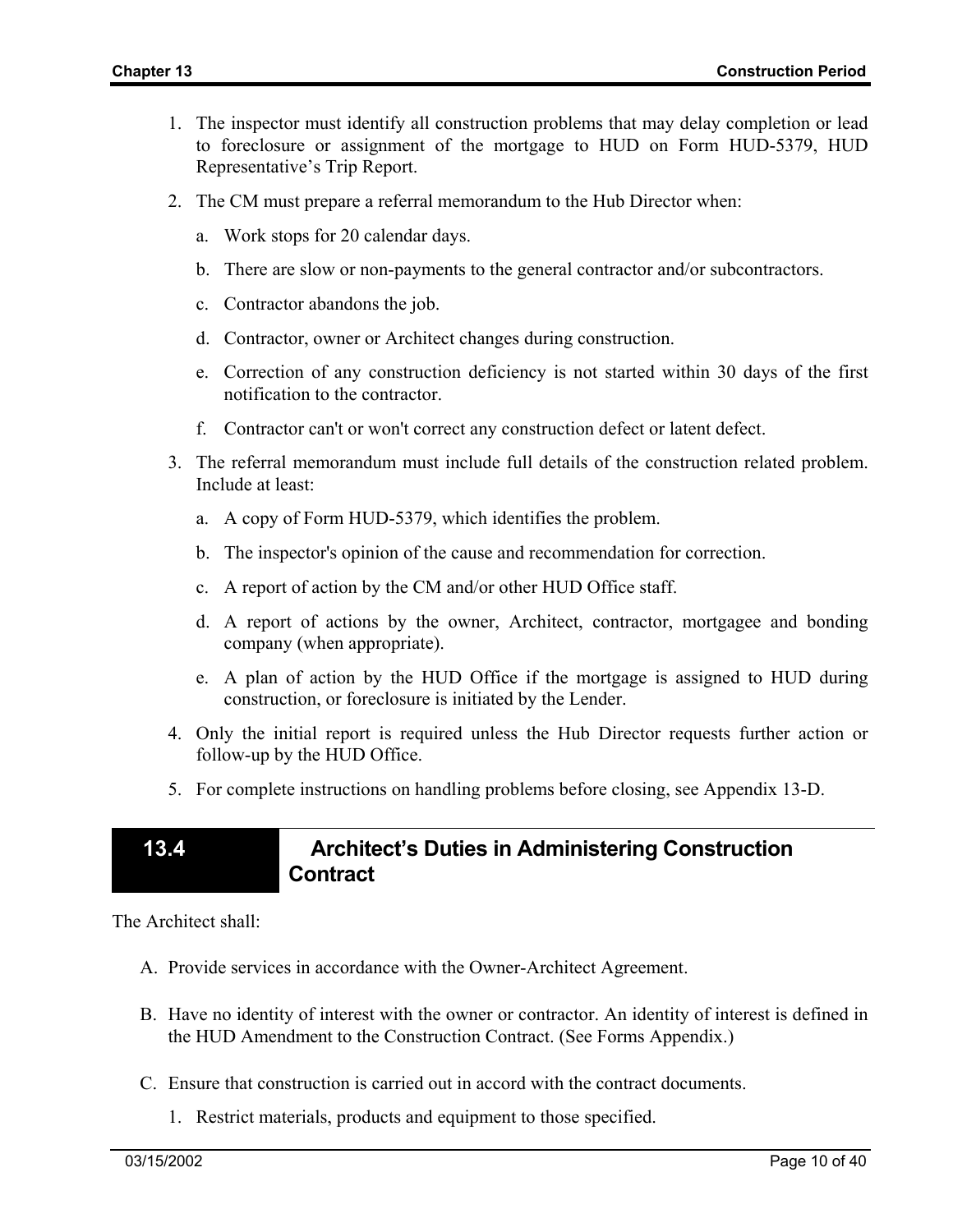- 2. Restrict all deviations to those substantially consistent with the original design concept including form, color, and texture.
- 3. When arriving at the net amount due on every requisition, compare the cost of the work and materials with the cost to complete the project. Current and previous payment must relate to the total cost for completion.
- 4. Restrict substitution of items of a different design or size from those specified to those that are equivalent in utility (i.e., durability, quality, and ease of maintenance).
- 5. Restrict substitution of any material differing in composition or appearance from the one specified to one which is equivalent in its attributes (i.e., character, quality, durability and ease of maintenance).
- 6. Keep a log on the site that is readily available to the owner and HUD representatives.
- D. Architect's supplemental instructions. The architect administering the construction contract may issue field orders using AIA Document G710, Architect's Supplemental Instructions, or a similar form.
	- 1. The architect must send a copy of each supplemental instruction to HUD, though prior approval by the Lender and HUD is not required.
	- 2. Supplemental instructions must not involve a change in contract sum or contract time.
	- 3. Uses of supplemental instructions.
		- a. Directive to contractor to bring construction into compliance with the contract documents.
		- b. Interpretation or clarification of the contract drawings and specifications.
		- c. Order minor changes in the work, not involving cost.
		- d. Accept specified equivalent.
		- e. Record other "field orders" that are not construction changes.
- E. The Architect administering the construction contract is responsible for reporting in writing the results of periodic visits to the construction site. The Architect's log should provide information regarding assessment of the progress of the work and a record of the actions taken to insure that the work is being accomplished in the best interests of all the parties.
	- 1. The American Institute of Architects (AIA) Document G711, Architect's Field Report, may be used for the log.
	- 2. A log of each visit should show as a minimum the following:
		- a. Date of inspection.
		- b. HUD project identification and location.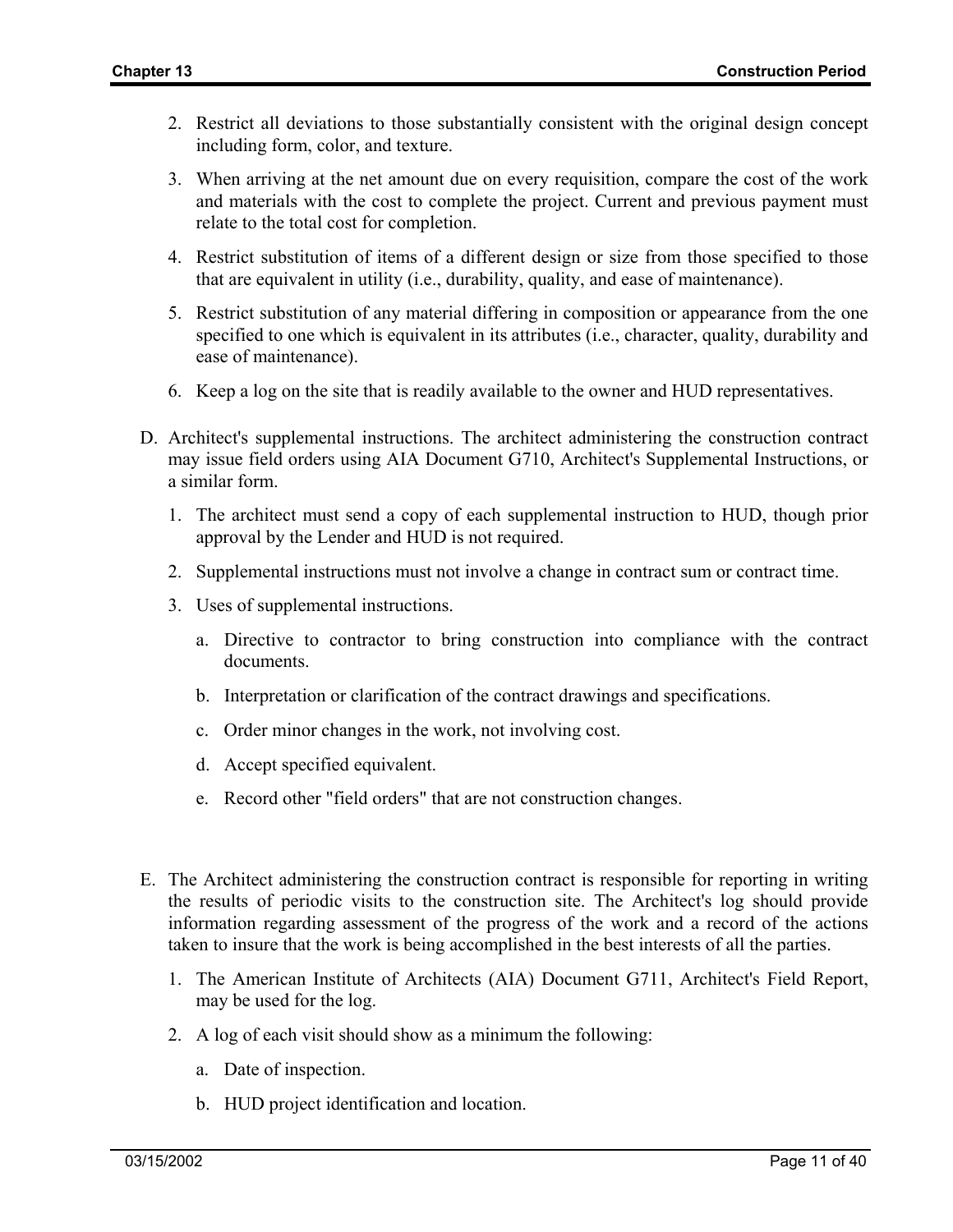- c. Time, weather, and temperature range.
- d. Estimated percent of completion.
- e. Work in progress and conformance with the contractor's progress schedule.
- f. Persons present at work.
- g. Observations and items to verify.
- h. Information or action required.
- i. Firm name and signature.

# **13.5 Architect's Adequacy**

The provision for the Architect's administration of the construction contract is covered by the Owner-Architect Agreement and by the General Conditions of the Contract for Construction, AIA Document A201. It is the responsibility of the HUD inspector to determine the adequacy of the Architect's administration. The determination of adequacy will not be based on the number of visits or the length of time spent by the Architect on the job but by construction that complies with the contract documents as a result of the Architect's observation.

- A. Deficient administration. If the Architect does not report all observed noncompliances with contract documents and unacceptable performances by the contractor and exploit all avenues to obtain compliance with the contract, then the Architect's administration of the construction contract will be considered deficient. The Architect will not be responsible for actual construction, construction means, methods, techniques or other related responsibilities of the contractor. However, on the basis of on-site observation as the owner's representative, the Architect must keep the Lender, owner and HUD informed of the progress of the work and endeavor to guard the owner and HUD against defects and deficiencies in the construction.
- B. Reasons for termination of services. Inadequate performance, undue delay, misrepresentation or failure to act on the part of the Architect or the Architect's associates and employees shall be reason for the termination of the Architect's services on the project and may adversely affect the firm's acceptability on future projects.
- C. HUD office actions. The HUD inspector shall bring to the attention of the Architect specific areas in which services are considered deficient. Sufficient time and appropriate assistance shall be given to obtain necessary compliance.
	- 1. When the Architect's performance is first observed as deficient, in addition to the HUD Representative's Trip Report, Form HUD-5379, the inspector shall also prepare a written memorandum to the CM of the deficiency advising of any planned actions or assistance. The memorandum should recommend that future requests for Architectural inspection fees be disallowed until performance improves to an acceptable level.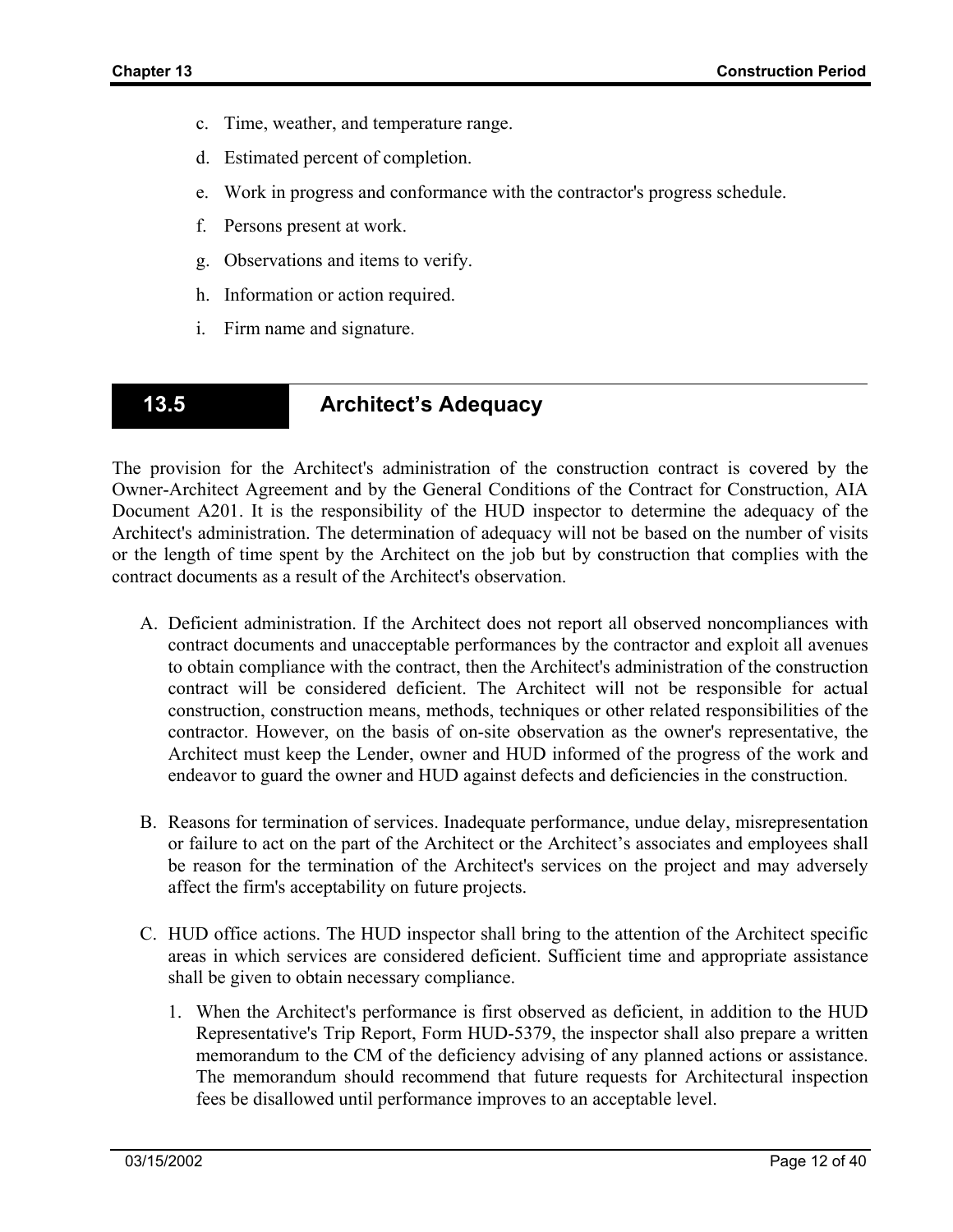- 2. An immediate follow-up by the CM is always required. Conferences with the inspector and the Architect should be arranged and a target date established for the Architect to obtain compliance. The CM shall inform the Hub Director of current problems and of established target dates for corrections. Deficiencies related to misrepresentation, undisclosed identity of interest and known illegal kick-backs should be immediately referred to the HUD Office Counsel with a copy to the Hub Director. All actions by the HUD Office shall be clearly documented.
- D. Request for contract termination. When compliance with the contract cannot be obtained within thirty (30) days, the Hub Director shall request termination of the Architect's contract in accordance with the provisions of the Owner-Architect Agreement. Upon termination, the Architect shall be entitled to only the prescribed portion of the fee determined by the percentage to which construction was completed on the date that the Architect was removed from the project. The Hub Director has full authority to secure acceptable performance.
- E. Contract termination. The owner will hire an independent Architect who is acceptable to all parties to continue the administration of the project construction documents. The HUD inspector does not assume the Architect's responsibility.

## **13.6 Completion Inspections**

- A. Substantial completion. The Architect dates and signs the certification on Form HUD-92485, Permission to Occupy, that part or all the work is sufficiently complete, in accordance with the contract documents, and may be occupied for the use intended.
	- 1. The contractor submits a punch list of items to be completed or corrected to the Architect when the work is ready for occupancy. (See Article 9.8, AIA Document A201.)
	- 2. The Architect inspects, checks the punch list and modifies if necessary, and determines when the work is substantially complete. (Dwelling units containing punch list items will not be accepted for occupancy. However, punch list items in interior common areas and on the exterior do not preclude occupancy.)
	- 3. The HUD inspector verifies on Form HUD-92485 the date when the work is suitable for occupancy.
- B. Final completion inspection. The Architect and inspector make the final inspection upon written request of the contractor. (Inspection may be made individually.)
	- 1. The Architect determines that all punch list items have been completed unless they are beyond the control of the contractor. (Items of delayed completion.)
	- 2. The inspector prepares the final inspection report on Form HUD-5379. The inspector:
		- a. Reports onsite construction complete though there may be items of delayed completion.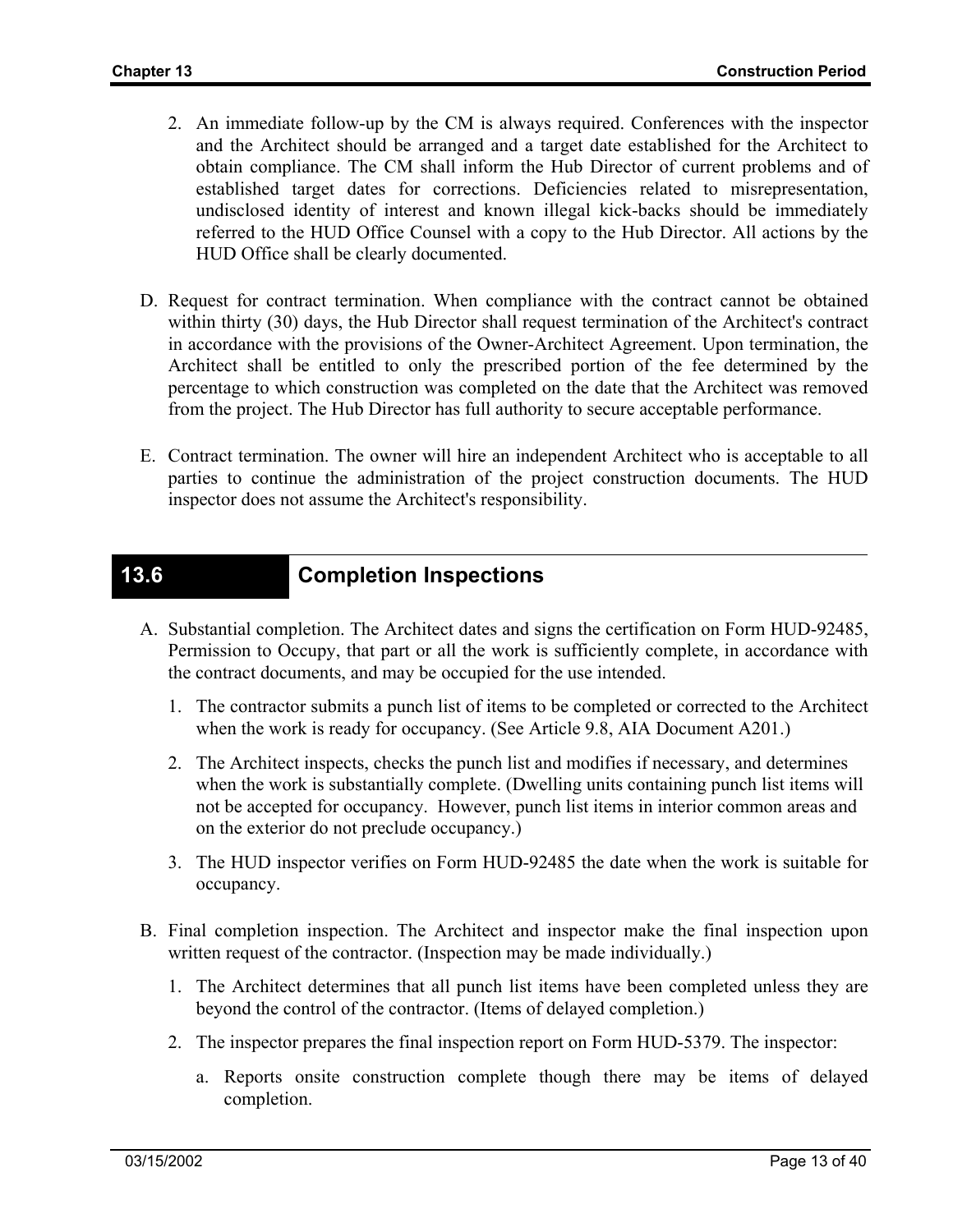- b. Lists and describes any items of delayed completion.
- c. Lists any offsite work and reports percentage of completion for each.
- 3. The HUD Construction Manager (CM)/Coordinator checks the final inspection report.
	- a. If unacceptable, requires reinspection. (Report is not considered final.)
	- b. If acceptable, endorses the report as follows:
		- (1) "Construction acceptably completed." (If there are items of delayed completion, add, "subject to escrow of funds to assure completion of listed items of delayed completion.")
		- (2) "All offsite sewer, water, electrical and gas facilities are complete, connected and operable, and safe, adequate, all-weather ingress and egress provided." (If offsite item incomplete, adds, "except as stated at the time of inspection.")
		- (3) CM dates and signs the endorsement.
	- c. CM prepares memorandum for the signature of the Hub Director transmitting the final inspection report.
		- (1) States date of final completion (date of final inspection).
		- (2) Lists incomplete offsite work.
		- (3) Lists items of delayed completion and estimate of cost of completion for each item.

NOTE: Escrow must not be less than 150 percent of the estimate to complete and must not exceed 2 percent of the mortgage. Work must be completed within 12 months of the date of the final HUD inspector's trip report.

- C. Guarantee inspections. A minimum of two inspections are made of all work to discover and require correction of latent defects (defective or nonconforming work not observed during construction) within 1 year of the date of final completion.
	- 1. The HUD CM/Coordinator schedules guarantee inspections.
		- a. First must be within 9 months of final completion and should provide for inspection of the entire project.
		- b. Others may be necessary to assure inspection of seasonal items such as heating and landscaping.
		- c. The last must be not later than the 10th day of the 12th month to check previously reported defects and correction, and discover any additional defects.
	- 2. The inspector reports each guarantee inspection on Form HUD-5379.
		- a. If work is acceptable, state, "All observable work acceptable at the time of this inspection."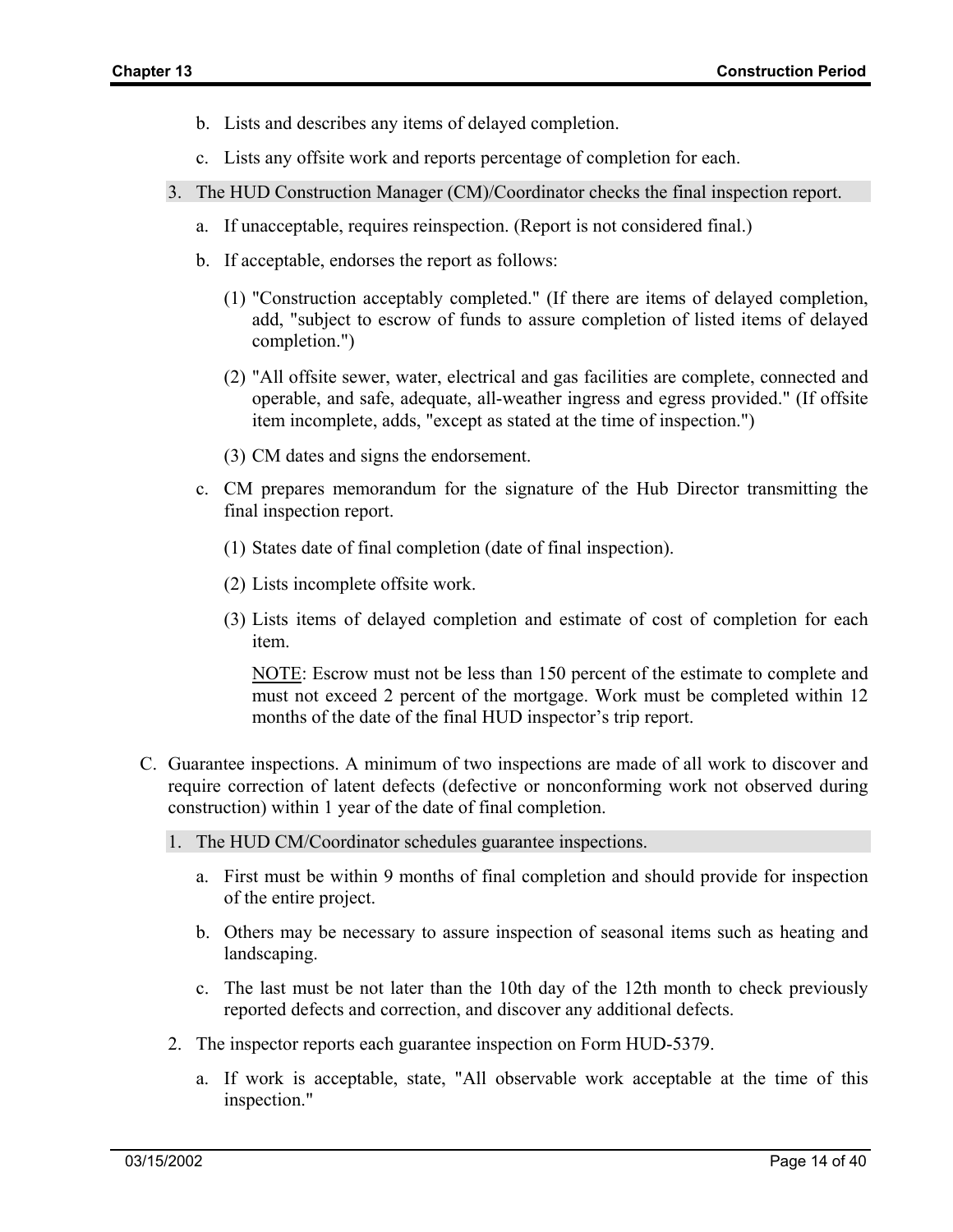- b. If unacceptable, list latent defects.
	- (1) Describe each item.
	- (2) Recommend method of correction.
	- (3) Estimate current cost of correction.
- c. Check any item of delayed completion and list completed and uncompleted items under a separate heading.
- d. Note any improper maintenance or casualty damage under a separate heading.

# **13.7 Insurance of Advances and Related Matters**

A. General.

Insurance of advances is the process of releasing FHA insured mortgage funds and other funds necessary for the construction, acquisition, and/or refinancing of the project. The following general criteria apply to advancing such funds.

- 1. All escrowed funds for on-site improvements (with the possible exception of grant/loan proceeds furnished by a government agency or instrumentality) must be disbursed before mortgage proceeds.
- 2. The amount of construction funds approved and advanced for insurance must be consistent with construction progress reported by the HUD Field Representative.
- 3. Other mortgageable items must be supported with proper bills and/or receipts before funds can be approved and advanced for insurance.
- 4. The amount advanced for construction items must be adjusted for a 10 percent holdback.
- 5. The final amount approved for insurance must be supported by certified costs recognized in the cost certification review.
- 6. The Application for Insurance of Advance of Mortgage Proceeds is done on Form HUD-92403. It is initiated by the mortgagor. The initial and final advances are submitted by the Lender to HUD for review and approval. Interim advances are approved by the Lender, based upon HUD inspector approval of the construction amount.
	- a. For the initial and final advances, the HUD Program Center Director signs Forms HUD-92403 and HUD-92448, in the following spaces:
		- 1) Under Authorized HUD Official for Form HUD-92403, and
		- 2) Under Director, Housing Development for Form HUD-92448.
	- b. For the interim advances, the Lender (either the Lender's underwriter or construction loan administrator) signs Forms HUD-92403 and HUD-92448 for HUD, in the same spaces as in 6.a.1) and 2) above.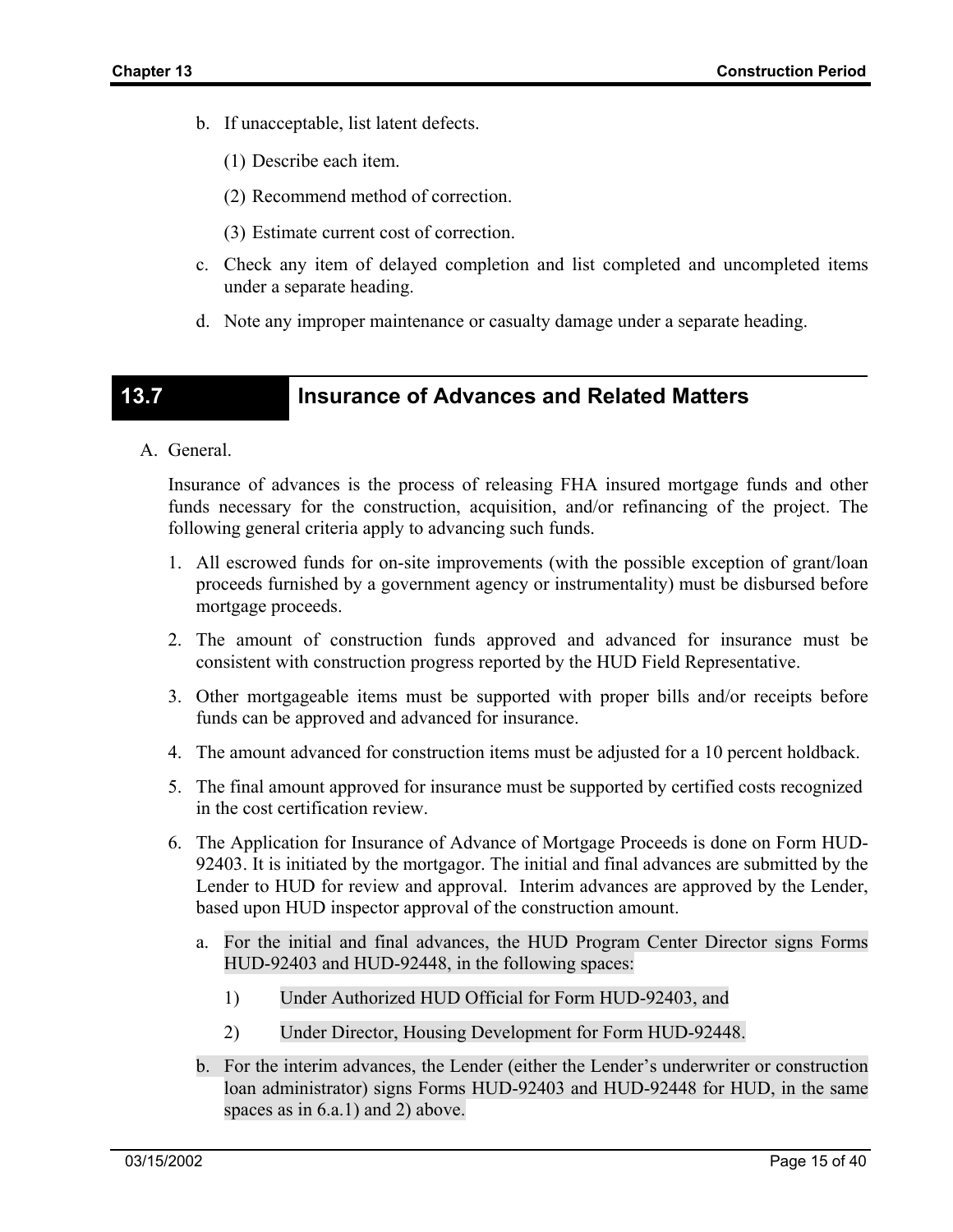- 7. Supporting materials to Form HUD-92403 include supporting bills/receipts and Form HUD-92448, Contractor's Requisition, if requesting construction funds.
- B. Lender's role in processing HUD-92403.
	- 1. Completes application indicating:
		- a. Amount requested by mortgagor;
		- b. Approximate disbursement date;
		- c. Amount to be advanced from mortgage proceeds;
		- d. Amount disbursed from mortgagor's front money escrow, if any; and
		- e. Total loan proceeds disbursed including current request.
	- 2. Submits initial and final application to HUD for review and approval.
	- 3. Processes and approves interim advances.
	- 4. Ensures clear title before advancing the approved disbursement.
	- 5. Notifies HUD in writing when clear title does not exist.
- C. Stages of Advances.

In cases involving insurance of advances, HUD and the Lender's processing of the advance is divided into the following stages:

- 1. Initial advance. Refers to the first application and coincides with the initial endorsement of the credit instrument. The initial advance will be reviewed and executed by the HUD mortgage credit analyst. The Lender should submit Form HUD-92403, Application for Insurance of Advance of Mortgage Proceeds, with supporting documentation for HUD approval.
- 2. Interim advances. Refers to subsequent applications up to completion of the project. Interim advances will be processed and approved by the Lender. Ginnie Mae has approved this method.
- 3. Next to final advance. Refers to the application for the release of the final 5% of the construction holdback upon receipt of contractor's certification, and consent from mortgagor, and surety, if any.

Note: This only applies to non-identity of interest contractors or where the contractor's identity of interest is a project ownership of less than 5 percent.

4. Final advance. Refers to the application for any remaining balance of mortgage proceeds at final endorsement. This advance takes into consideration funds necessary to set up the escrows for "Items of Delayed Completion" and "To Be Paid In Cash Items". The final advance will be processed by HUD. In addition to the Form HUD-92403, the Lender must submit a copy of Form HUD-92451 Financial Record of Mortgage Loan Transaction, which reflects releases to the various payees during the construction period.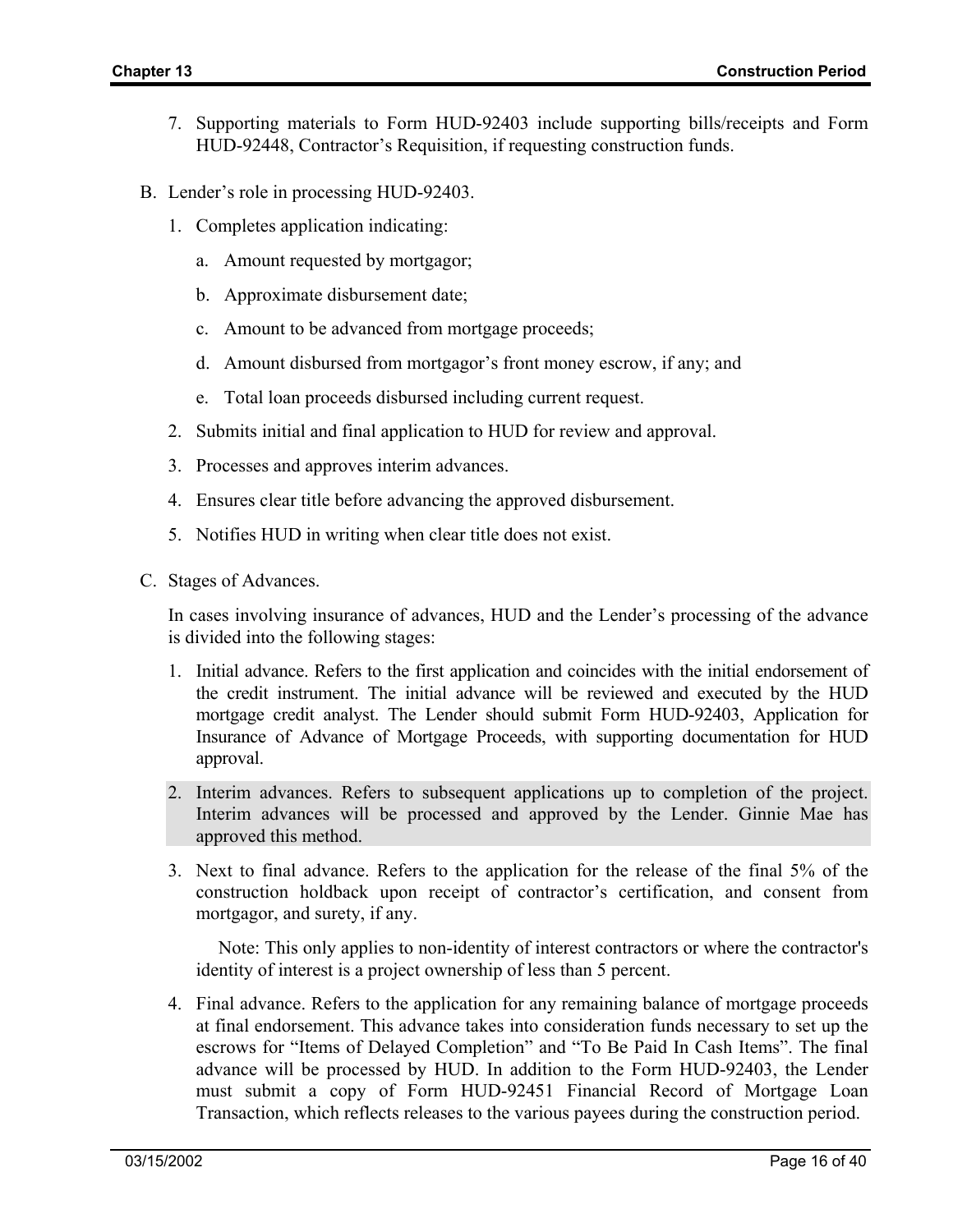- D. Instructions for Approval of Initial/Interim Advances. These instructions can be found in Appendix 13A.
- E. Contractor's Monthly Requisition and Related Matters. See Appendix 13B for instructions on completing Contractor's Requisition, Form HUD-92448, and related matters.
- F. Next to Final Advance. Requested when construction is acceptably complete, even though there may be items of delayed completion.
	- 1. It may provide for the release of the contractor's holdback provided the conditions in section 13.15.D have been met. The amount approved for release is based on the cost certification review and HUD-approved amount, and considers items of delayed completion.
	- 2. The balance of the off-site escrow may be released provided:
		- a. The off-site sewer, water, electrical and gas facilities are completely installed and connected; and safe and adequate all weather facilities for ingress and egress are provided.
		- b. All other required off-site construction, if any, is completed.
		- c. Otherwise, completion is to be assured by a cash deposit in an amount equal to 150 percent of the HUD estimate of the cost of such off-site construction.
- G. Final Advance. The Application for Insurance of the Final Advance requests any remaining balance of mortgage proceeds. Ensure that:
	- 1. The mortgagor's cost certification has been approved and the maximum insurable mortgage amount determined using Form HUD-92580, Maximum Insurable Mortgage. See Chapter 14.
	- 2. Form HUD-92403 is accompanied by a completed Form HUD-92448, with required Contractor's Prevailing Wage Certificate, if the contractor's holdback has not been previously disbursed. Refer to section 13.15.D for instructions on releasing the contractor's holdback.
	- 3. The sum to be approved for advance is the balance of the mortgage proceeds, based on the maximum insurable mortgage on Form HUD-92580. Refer to Chapter 7 for instructions relative to advance amortization adjustment, if any.
	- 4. Set up the escrow under the provisions of Form HUD-2456, Escrow Deposit Agreement, for items of delayed completion.
	- 5. Form HUD-92023, Request for Final Endorsement of Credit Instrument, or FHA-2453, Commitment to Insure Upon Completion, have been submitted and reviewed.
	- 6. Set up the escrow for the mortgagor's unpaid construction costs under the provisions of Form HUD-92476.1, Escrow Agreement for Unpaid Construction Costs, Repairs or Needs Assessment Repairs. Refer to Chapter 14.
- H. Keeping the mortgage in balance.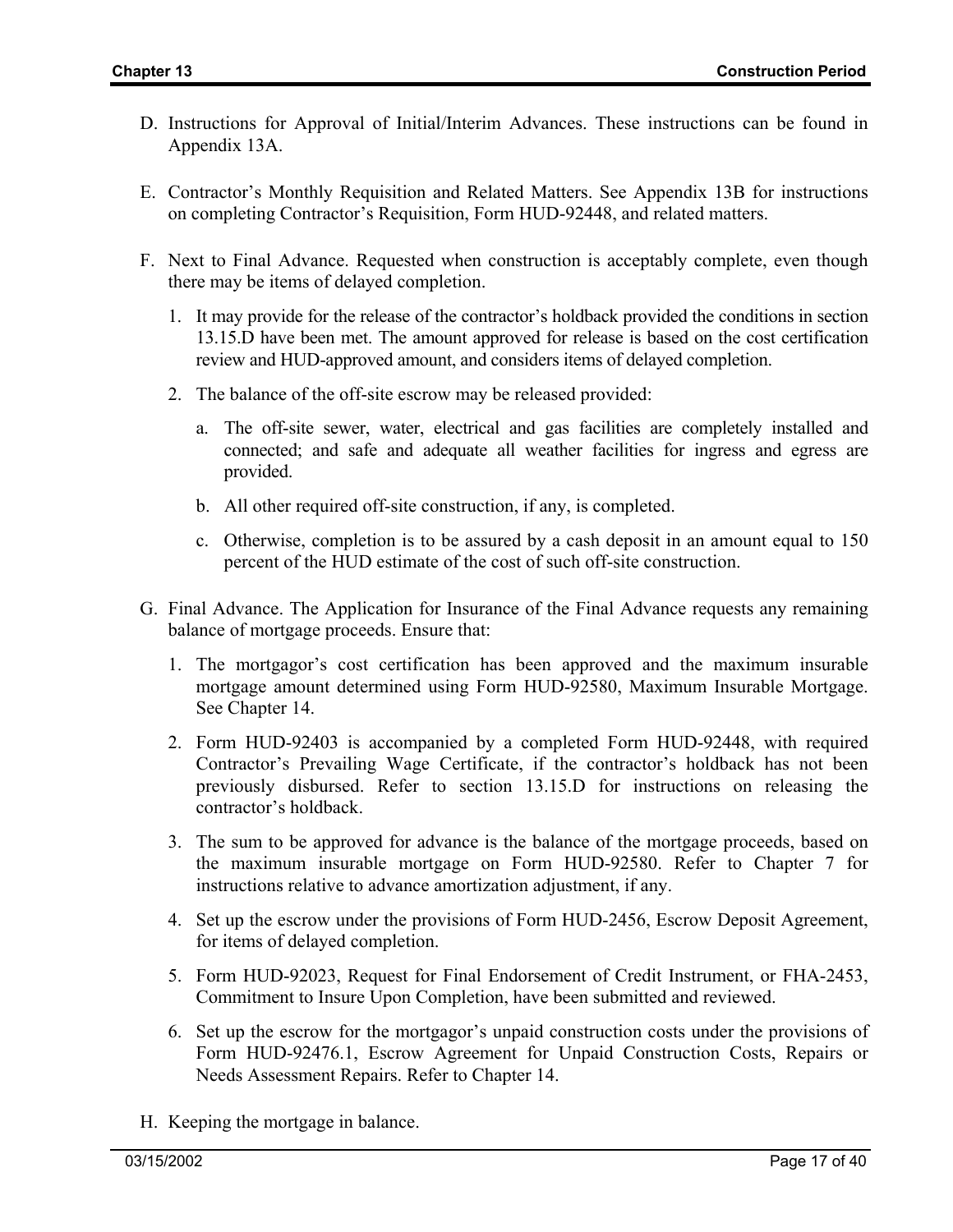Overruns in soft cost such as interest, taxes, MIP, and insurance which results due to delays before completion of the project and which are the fault of the general contractor, i.e., poor performances, are funded from the liquidated/actual damages clause in the construction contract. This clause is not intended to penalize the contractor, but to provide a source of funds for the increased soft cost. When the interest allocation is near exhaustion, HUD should be notified immediately. The lender should ask the Architect and the HUD inspector to estimate an expected completion date, and follow the following procedure:

- 1. When the interest allocation is near exhaustion, ask the Architect and the HUD inspector to estimate an expected completion date.
	- a. Compute the minimum liquidated damages for the period between the completion date specified in the construction contract, as adjusted by approved change orders, and the assumed completion date.
	- b. When the interest allocation has been exhausted, Developer's fee if applicable, or the working capital escrow should be used to keep interest current.
	- c. Transfer the computed liquidated damages amount from column I, Construction, to Column G, Carrying Charges and Financing, on Form HUD-92451.
		- (1) Allocate full amount to interest, initially.
		- (2) Funds may be used for MIP, taxes, or insurance payments, if requested, after the funds for these line items and nonprofit Developer's fee, if applicable, and working capital escrow are exhausted. However, funds transferred from the construction account may be used to cover only the cost of these items attributable to the period in Paragraph 1 above, specified in the construction contract and the assumed completion date.
- 2. Notify the mortgagor, contractor, HUD and surety, if any, by certified mail of the amount and the reason for the transfer.
- 3. Require written acknowledgment from HUD and surety, if any, before transferring funds.
- 4. The amount of transferred funds must be reflected on subsequent Forms HUD-92448 as a decrease to item 7, Sum of Cost Breakdown Items Plus Inventories of Materials.
- 5. After review of the cost certification documents, if the full amount of transferred funds was not needed to cover the cost of interest, MIP, taxes, and insurance attributable to the period identified, the balance will be transferred back to the construction account.
- 6. In processing Form HUD-92448, before releasing the general contractor's holdback, make adjustment for the lesser of actual or liquidated damages determined in the cost certification review.
- 7. This procedure only should be invoked only if in consultation with the Hub Director, it is determined that the problems causing the delay will be remedied within the near future.

### **13.8 Construction Change Orders – General**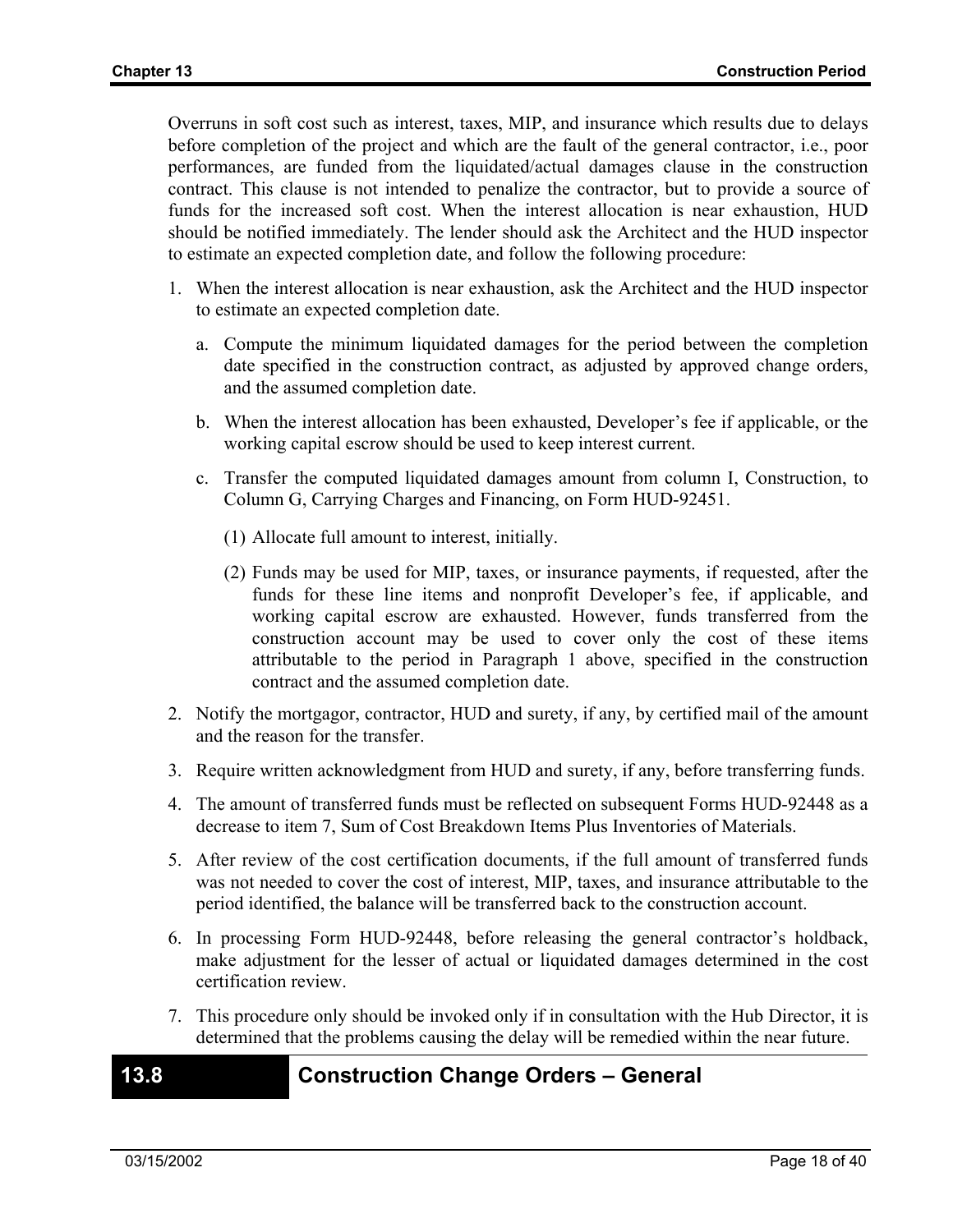- A. General instructions. Construction contract changes (change orders) to the scope of contract work, contract price or contract time must be requested by the mortgagor through the Lender on Form HUD-92437, Request For Construction Changes. Forms must be signed by the mortgagor's Architect, the mortgagor, the general contractor, and the Lender. HUD approves the change order.
	- 1. HUD reviews and approval. Each HUD discipline as appropriate, including Architecture, Cost, Appraisal, Mortgage Credit, and the HUD inspector must review and make a recommendation to the HUD construction manager.
	- 2. Approve change orders only when they are necessary, are a betterment, or an equivalent. The following information should appear on the face:
		- a. Classification (necessity, etc.);
		- b. Qualification for payment from the contingency reserve in rehabilitation projects and from the Developer's fee for nonprofit mortgagors;
		- c. Whether change order results from error, omission, or negligence on the part of the Architect, contractor, or mortgagor.
	- 3. Do not approve any change orders submitted after the final HUD Representative's Trip Report, except where:
		- a. The change order pertains to "Items of Delayed Completion," or
		- b. Written approval is given by Hub Director.
	- 4. Surety Approval must be secured in writing before approving any change or aggregate of changes that increase the contract price 10 percent or more. There is no consent requirement where the project's assurance of completion is by a cash escrow or letter of credit.
- B. Policy.
	- 1. Changes must be accurately reported and accounted for pursuant to U.S. Criminal Code, Section 1010, Title 18, U.S.C.
	- 2. Procedures for changes outlined here are not to be used to alter the intent of contract documents or to lower the quality or value of a project.
	- 3. HUD does not initiate any change but may require them as a condition of approval in connection with a change proposed by the Architect, mortgagor, or contractor.
	- 4. All changes must be approved in writing by the Lender and HUD before they are made.
	- 5. Any change that is made without formal approval, even though tentatively agreed to as technically acceptable, must be recorded by the HUD inspector as a noncompliance. This stands until the Form HUD-92437, Request for Construction Changes - Project Mortgages, is approved, and also affects payment of advances.
- C. Change order classification.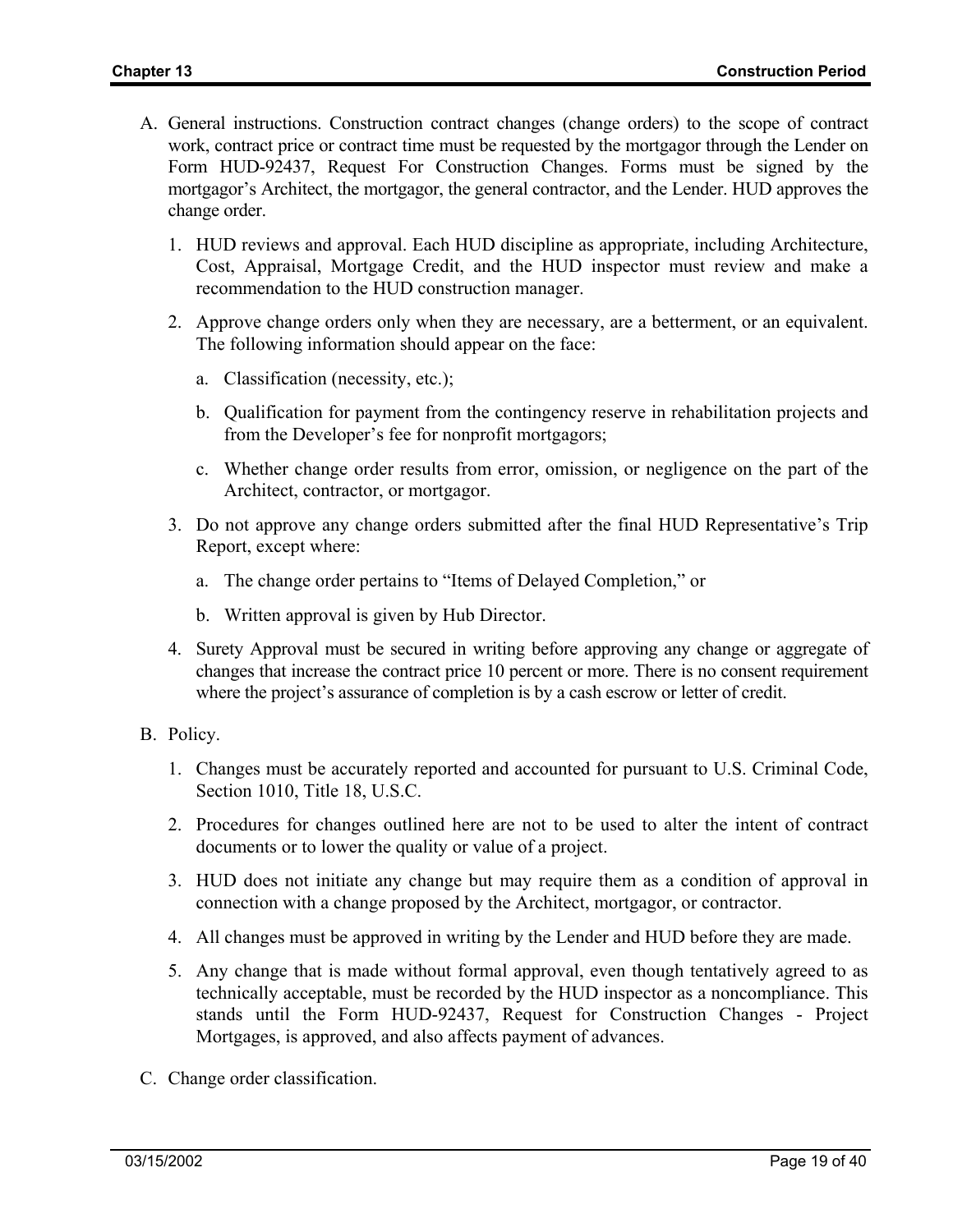- 1. Necessary changes (HUD Representative should document the reasons) are those that arise from:
	- a. Latent conditions that differ from conditions defined by the construction documents;
	- b. Changes in the applicable codes, ordinances, etc. after:
		- (1) Initial closing for insured advances;
		- (2) Firm Commitment for insurance upon completion;
	- c. The Architect's errors or omissions;
	- d. Damage to completed construction.
- 2. Betterment changes are those that are economically justified. They must either:
	- a. Increase net income;
	- b. Reduce long-term project maintenance and/or operating expenses;
	- c. Otherwise enhance the mortgage security.
- 3. Equivalent changes are those proposed because:
	- a. Specified item is not readily available and the substitution provides equivalent or better utility, or
	- b. Proposed substitution reduces the contract price but provides equivalent or better utility and performance.
- D. Additive change orders. Do not give any explicit or implied assurance that an increase in the insured mortgage amount will be granted when approving construction changes.
	- 1. Require the mortgagor, except for "necessary" change orders on substantial rehabilitation projects, to escrow funding with the Lender for any additive change order where HUD first estimates that the aggregated change orders equal or exceed a \$5,000 increase in the construction contract price, and for all subsequent additive change orders. Nonprofit mortgagors may use the Developer's fee to fund additive change orders.
		- a. Excess mortgage proceeds, if available, may be used to fund the escrow for "necessary" and "betterment" change orders. However, any excess mortgage proceeds used to fund the escrow for contractor estimated costs in excess of HUD estimated costs, or HUD estimated costs in excess of contractor estimated costs, may not be disbursed until final closing.
		- b. Permit Lender to accept a third party letter of credit instead of a cash deposit, subject to the Lender agreeing to provide the cash equivalent, where the letter of credit is not immediately met.
		- c. Recognize the cost of third party paid change orders at cost certification, where there are available mortgage savings.
	- 2. On substantial rehabilitation projects, approve payment from the established contingency reserve in an amount not to exceed the HUD cost estimate for "necessary" additive change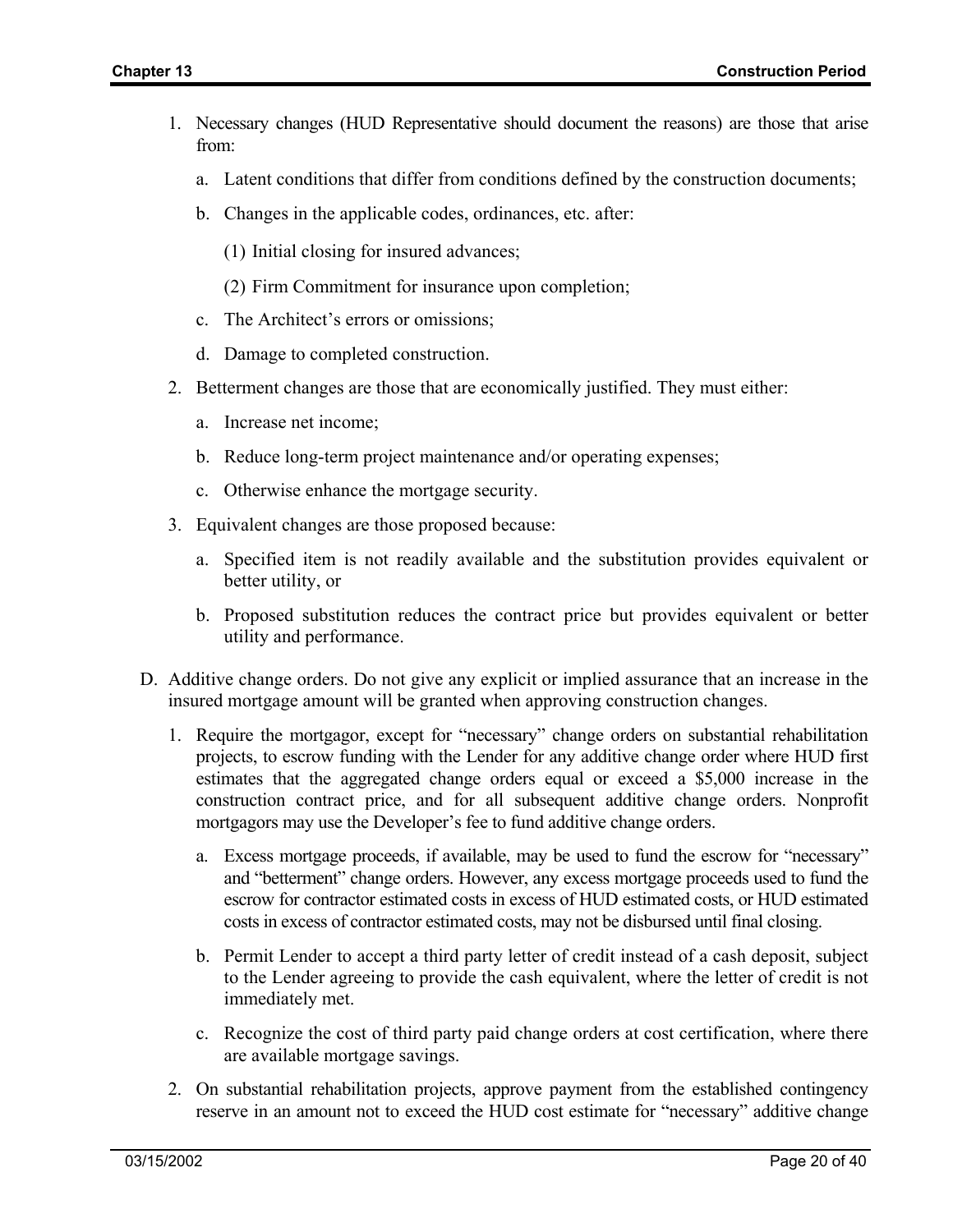orders. "Betterment" change orders are not eligible for payment from the contingency reserve.

- a. Require an escrow for any amount that the contractor's cost estimate exceeds the HUD estimate.
- b. Authorize use of excess mortgage proceeds, if available, to satisfy the escrow requirement, subject to the disbursement limitations in paragraph 13.8.D.1.a above.
- 3. Approve the following forms for mortgagor's application of funds for completed additive change orders:
	- a. Form HUD-92464, Request for Approval of Advance of Escrow Funds, where an escrow is used. Note: This form must be submitted to HUD for approval.
	- b. Form HUD-92403, Application for Insurance of Advance of Mortgage Proceeds, where a rehabilitation project's contingency funds or nonprofit's Developer's fee or excess mortgage proceeds are used.
- E. Deductive change orders. Where the HUD estimated decrease in contract price for any aggregation of change orders:
	- 1. Remains less than 2-1/2 percent of the contract price, reduce the Contractor's "Final" Requisition, Form HUD-92448, by the appropriate amount.
	- 2. Equals or exceeds 2-1/2 percent of the contract price and for all subsequent deductive change orders regardless of the amount:
		- a. Reflect the decrease in the Contractor's Requisition, Form HUD-92448, Item (8).
		- b. Reduce the original mortgage amount at cost certification, where required.
- F. Changes that adversely affect income are a basis for change order rejection, except where it is a necessary change order and the situation is unavoidable.
- G. Extension of contract time.
	- 1. Approve an extension only where:
		- a. The delay was beyond the contractor's control (e.g. strikes, differing site conditions, bad weather exceeding the average for the season, etc.) and is documented or associated with an approved change order,
		- b. The extension request was submitted within the limit provided by the contract and the general conditions for delays beyond the contractor's control, and submitted concurrently with any requested changes in the work, and
		- c. The request is accompanied by a surety's written consent. There is no consent requirement where the project's assurance of completion is by a cash escrow or letter of credit.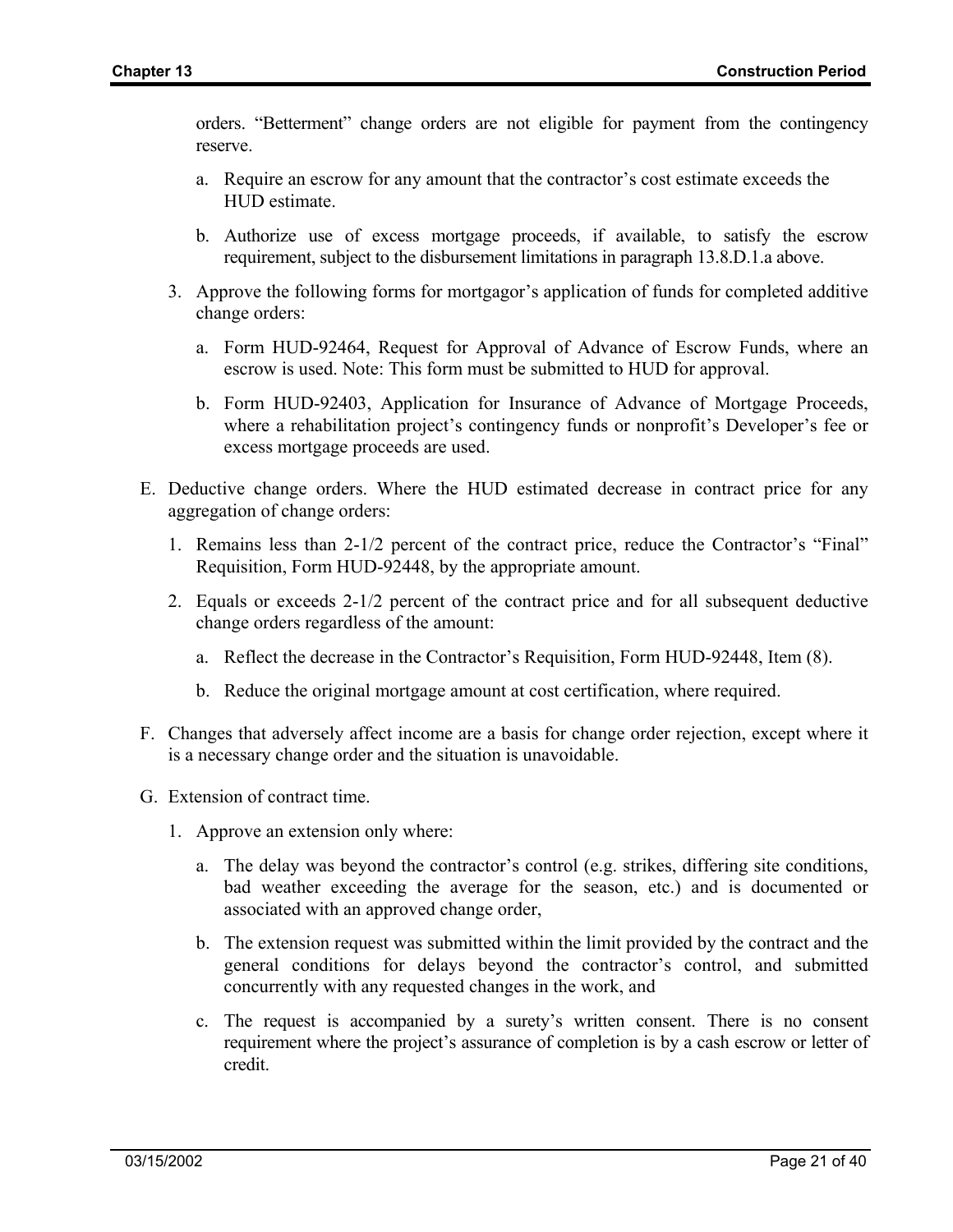- 2. Require funding for the increased cost for overhead, interest, taxes, insurance, MIP, and contractor's general requirements by use of a cash escrow, or excess mortgage proceeds, or nonprofit's Developer's fee, if applicable, or from contingency reserve.
- 3. HUD enforces liquidated damages in accordance with the contract.
- 4. Required documentation. Within 21 days of the date a construction delay occurs, the contractor must document it with the Architect and include:
	- a. Date of occurrence and number of calendar days it covered.
	- b. Effect on construction progress.
	- c. Cause of the delay. If the cause is of a continuing nature, submit the extension request when the cause ceases, but still record the initial date of occurrence and its effects on construction.
	- d. Extension request must also include written consent of the surety and conform to AIA Document A201, Article 8.3.
- H. Changes to items of delayed completion. These are the only construction contract changes that the HUD Office can approve after project completion. All others require the Hub Director's consent.
- I. Emergency changes.
	- 1. The only time a change can be made without prior written approval of the mortgagee and HUD is in emergencies that:
		- a. Endanger life or property or
		- b. Halt construction.
	- 2. However, even then, the Architect must notify the Lender and HUD and, as soon as possible, submit a Form HUD-92437.
- J. Insurance upon completion: Construction Contract Changes, Form HUD-92437, are processed in the same way as Insurance of Advance cases, except as modified:
	- 1. An escrow is not required for additive change orders. The mortgagor:
		- a. Must be able to provide the additional funds required and
		- b. Must not have any outstanding obligation in connection with construction other than the insured mortgage at the time the mortgage is presented to HUD for insurance upon completion.
	- 2. Surety approval is not required for the approval of additive change orders regardless of the percentage of contract increase.
- K. Changes to offsite construction must be requested by letter or other acceptable format. Form HUD-92437 may be used as a general guide, but the actual form must not be used.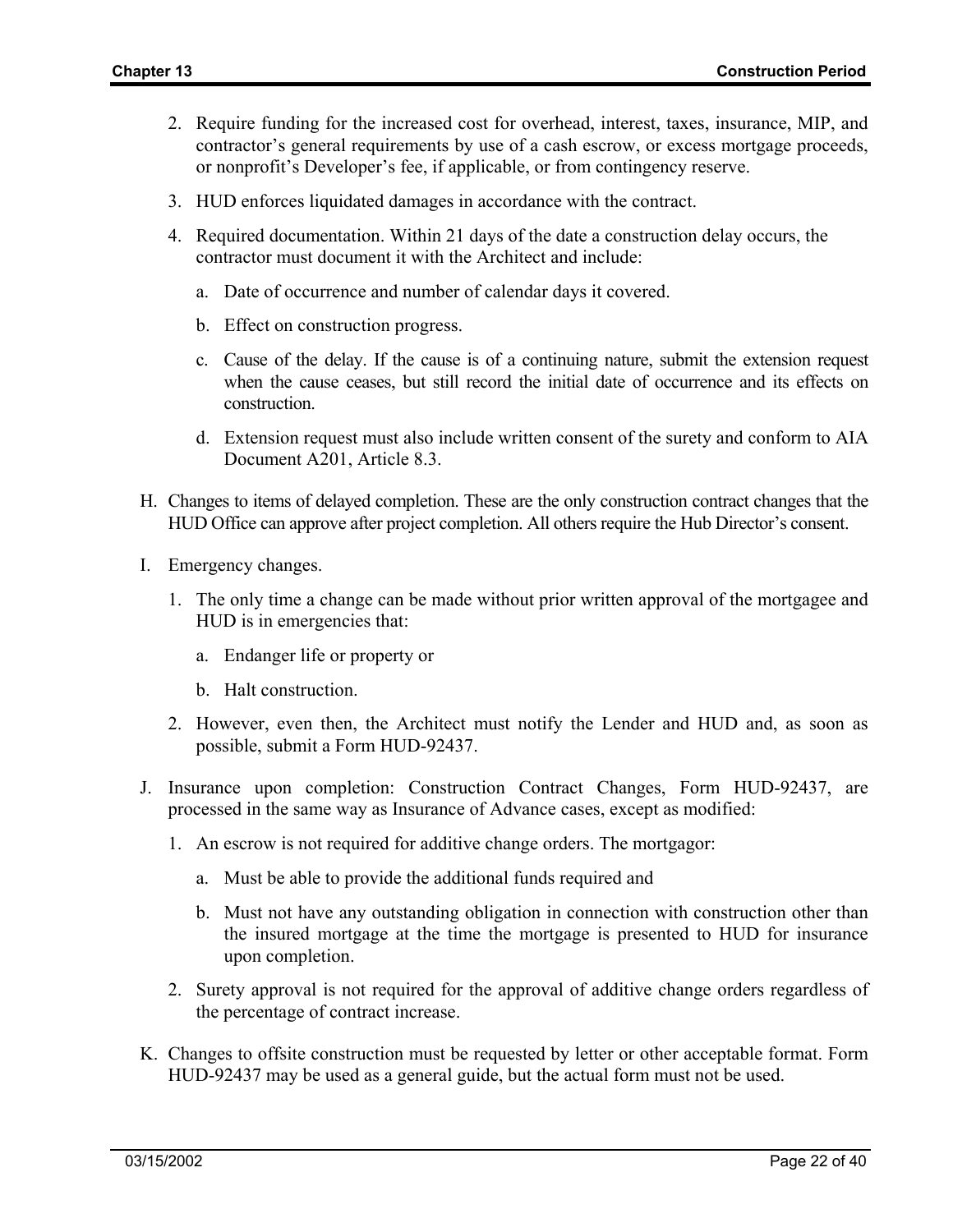- L. Other changes. These changes necessitated by error, omission, or negligence of Architect, owner, or contractor must be so recorded by HUD architectural staff or inspector, on Form HUD-92437.
	- 1. Record the reason for the determination.
	- 2. Indicate that the cost effect must not be included in the mortgage amount.

#### **13.9 Change Orders – HUD Inspector Instructions**

A. General procedure. (For specific situations, see the appropriate subject heading.)

NOTE: For projects involving insurance upon completion, references here to "contract requirements" or "contract documents" include the conditions and provisions of the commitment if there is no construction contract.

- 1. Contemplated changes are first discussed among the Architect, contractor, owner, and HUD inspector.
- 2. HUD inspector makes a preliminary determination of technical acceptability before the change is submitted for approval of the Lender and the HUD Office. (This neither commits HUD to the change, nor relieves the Architect or the contractor of having to submit the Form described below.)
- 3. All onsite changes to construction documents and requests for time extensions must be submitted for approval on Form HUD-92437, Request for Construction Changes - Project Mortgages.
	- a. Required attachments for physical changes are:
		- (1) Appropriate modifications to the contract drawings and specifications;
		- (2) Architect's statement that the change:
			- (a) Conforms to the original intent of the contract drawings and specifications; or
			- (b) Is necessary to overcome an impediment to construction, or is an addition desired by the owner.
		- (3) Backup documentation for amount(s) requested consisting of itemized quantities and costs.
	- b. The form must be signed by:
		- (1) mortgagor,
		- (2) contractor,
		- (3) Architect (if an Owner-Architect Agreement is in effect), and
		- (4) authorized official for the Lender.
- 4. All offsite changes must be: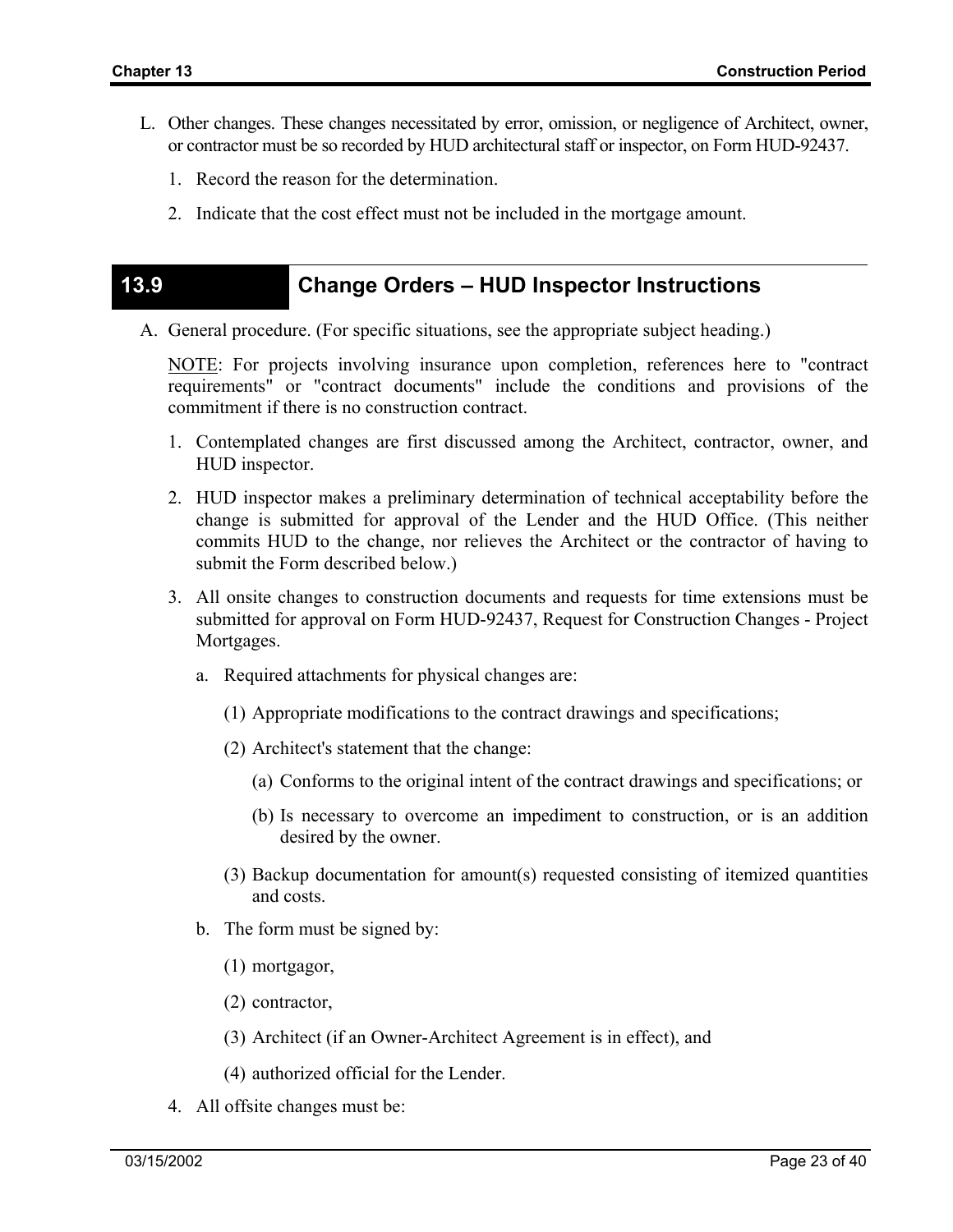- a. Requested in a letter or other format acceptable to the field office, but not Form HUD-92437.
- b. Documented and processed the same as on-site changes.
- 5. The HUD office must promptly review all requests submitted. (Delays could affect construction or contractor requisitions.)
	- a. Processing should normally take no more than 5 workdays and is directed by the Construction Manager.
	- b. All construction change requests must be reviewed, signed, and dated by the Construction Manager.
- 6. Voiding changes. If an approved change is not made, it must be nullified by a Form HUD-92437 restoring the drawings and specifications to the status prior to the change request or to a status acceptable to HUD.
- 7. Unapproved changes. When there are unapproved changes in the construction, the HUD inspector must modify the amount of the contractor's requisition to cover:
	- a. The non-compliance (any change that has not formally been approved on Form HUD-92437) and
	- b. Construction removal that may be required if the unapproved change does not receive approval.

## **13.10 Change Orders – HUD Architectural and Cost Instructions**

- A. Architectural. Review all requested changes for technical acceptability.
- B. Cost.
	- 1. Construction changes:
		- a. The HUD cost estimator will produce a cost estimate for each construction change request submitted by the mortgagor. Apply current data to accepted or amended change order quantities. Include amounts for general requirements and builder's overhead and profit using the percentage of each from Section G of Form HUD-92264 at Firm review.
		- b. Compare estimate with mortgagor's estimate. If reasonable, use mortgagor's figure, otherwise use HUD estimate.
		- c. Complete cost entries on Form HUD-92437 and forward completed form to HUD mortgage credit examiner and/or the appraiser, if applicable.
	- 2. Approved time extensions:
		- a. Calculate additional general requirements cost due to extension of time.
			- (1) Divide cost of general requirements from contractor's approved Form HUD-2328 by the number of months estimated for construction from Section G of Form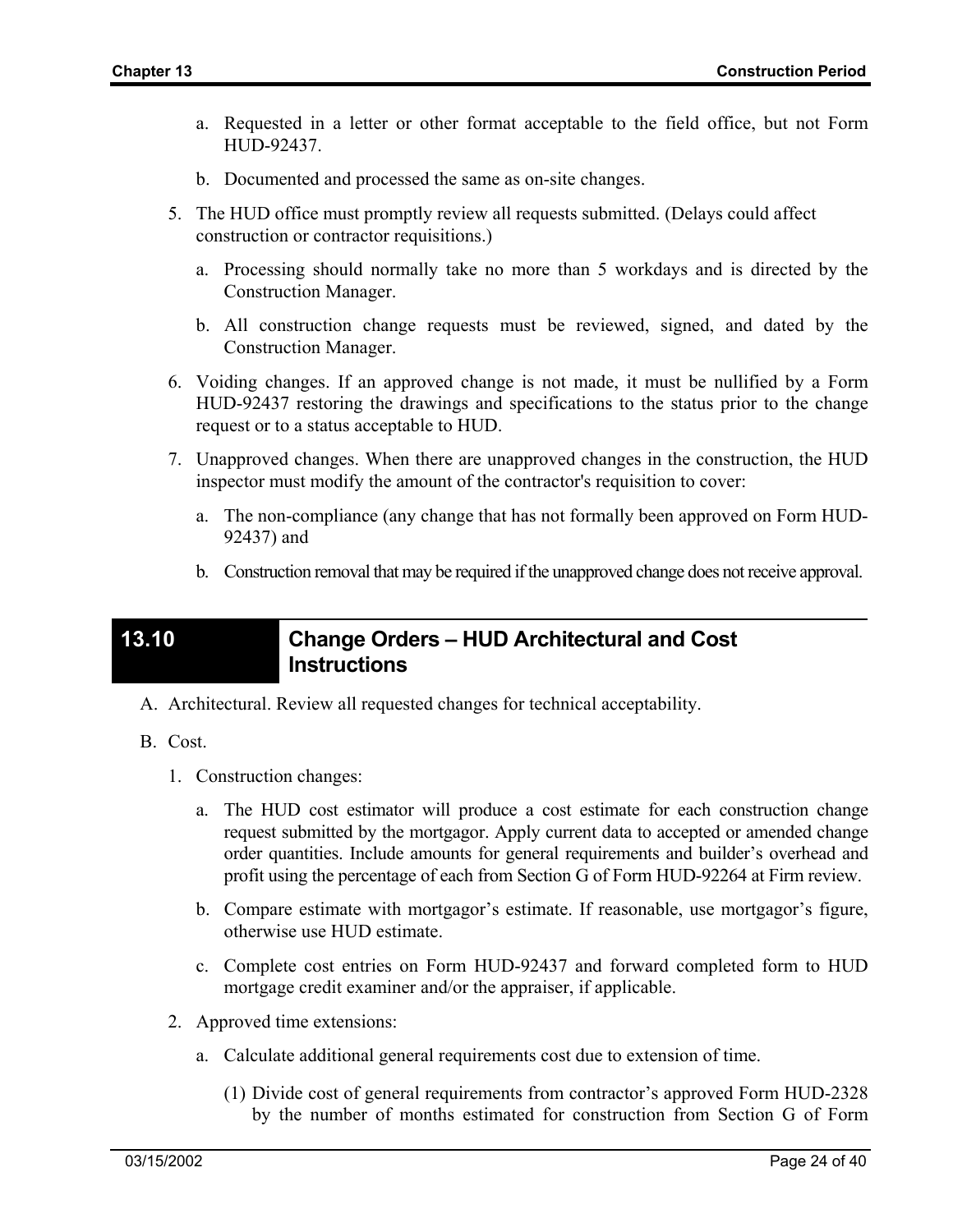HUD-92264 at Firm commitment. Sixty-five percent of this amount is the estimate per month of additional general requirements.

- (2) Use one quarter of the monthly estimate per week.
- (3) There is no cost effect for extensions of time for less than one week.
- b. Complete cost entries on Form HUD-92437 and forward completed form to HUD appraiser and mortgage credit examiner.

### **13.11 Change Orders – Appraisal and Mortgage Credit Instructions**

- A. Appraisal.
	- 1. The HUD appraisal staff must review all requested changes that may effect marketability, value, income, or maintenance or operating cost; and to identify and explain any estimated increase or decrease in net project income on the reverse of Form HUD-92437.
	- 2. The appraiser must forward a Trial Form HUD-92264 and Trial Form HUD-92264-A reflecting the new data for Mortgage Credit redetermination of the maximum insurable mortgage.
- B. Mortgage credit.
	- 1. Processing.
		- a. If the mortgagor's or contractor's estimate for the change order exceeds HUD's estimate, the difference must be escrowed with the Lender. Excess mortgage proceeds, if available, may be used to satisfy this requirement. Conversely, that portion of HUD's estimate which exceeds the mortgagor's or contractor's estimate must be restricted and held until final endorsement to ensure funds to complete the project.
		- b. Process the cost and appraisal findings and show the cumulative effect on cost of all approved change items.
		- c. Use paragraphs 13.8.D and 13.8.E for additive and deductive change orders.
		- d. Recalculate the maximum insurable mortgage when any approved construction change or changes adversely affect net income, e.g., a change that causes an increase in operating costs.
			- (1) Appraisal completes a Trial Form HUD-92264 with an updated income and expense analysis.
			- (2) Re-determine the maximum insurable mortgage.
			- (3) If the re-determined mortgage is lower than the original mortgage amount, as a condition of approval of the change order, indicate in item 3b of Form HUD-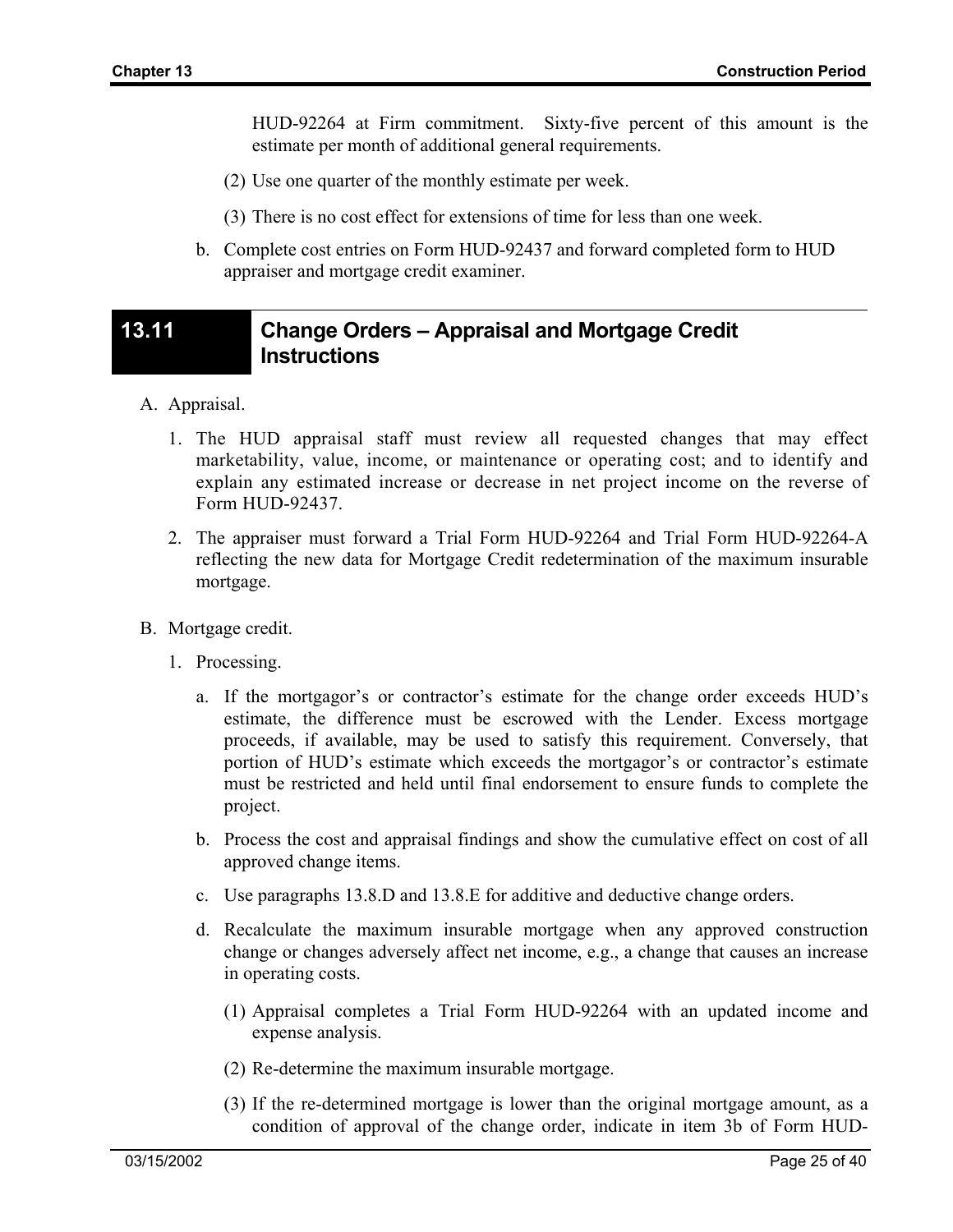92437 that subsequent Contractor's Requisitions, Form HUD-92448, must be reduced by the greater of:

- (a) The difference in mortgage amounts;
- (b) The net increase in costs resulting from acceptable construction changes.
- e. Extensions of time.
	- (1) Architectural and cost technicians are responsible for determining whether the delay was beyond the contractor's control and, if so, the length of the approved time extension.
	- (2) Calculate the cost increase due to the extension:
		- (a) Compute daily rate for interest, taxes and insurance by using estimates in Section G of Form HUD-92264 and multiply these rates by the approved time extension.
		- (b) An additional year of MIP will be required if the approved time extension, when added to the estimated construction term plus the 2 months included in Section G of Form HUD-92264 plus previously approved time extensions, will require an additional MIP payment during the construction period.
		- (c) Add the additional general requirements, if any, noted by the Cost branch on the change order request.

NOTE: Only Item (c) above amends the construction contract price on Form HUD-92437.

- (3) Determine the source of funds for any increase due to the extension, i.e., cash, excess mortgage proceeds or nonprofit's Developer's fee, or contingency reserve funds.
- (4) Requests for release of excess mortgage proceeds or contingency reserve funds set aside to fund time extensions are submitted on Form HUD-92403.
- (5) Releases from a cash deposit are made using Form HUD-92464.
- (6) These funds may be released only after the account for the soft cost item(s) being requested has been exhausted on Form HUD-92451, Financial Record of Mortgage Loan Transaction.
- 2. Requests for disbursement of contingency reserve funds and nonprofit's Developer's fee for completed change order items are made on Form HUD-92403. All requests:
	- a. Must be accompanied by a certification by the mortgagor's supervisory Architect and the HUD Inspector that all the work covered by the change order has been acceptably completed in accordance with contract documents.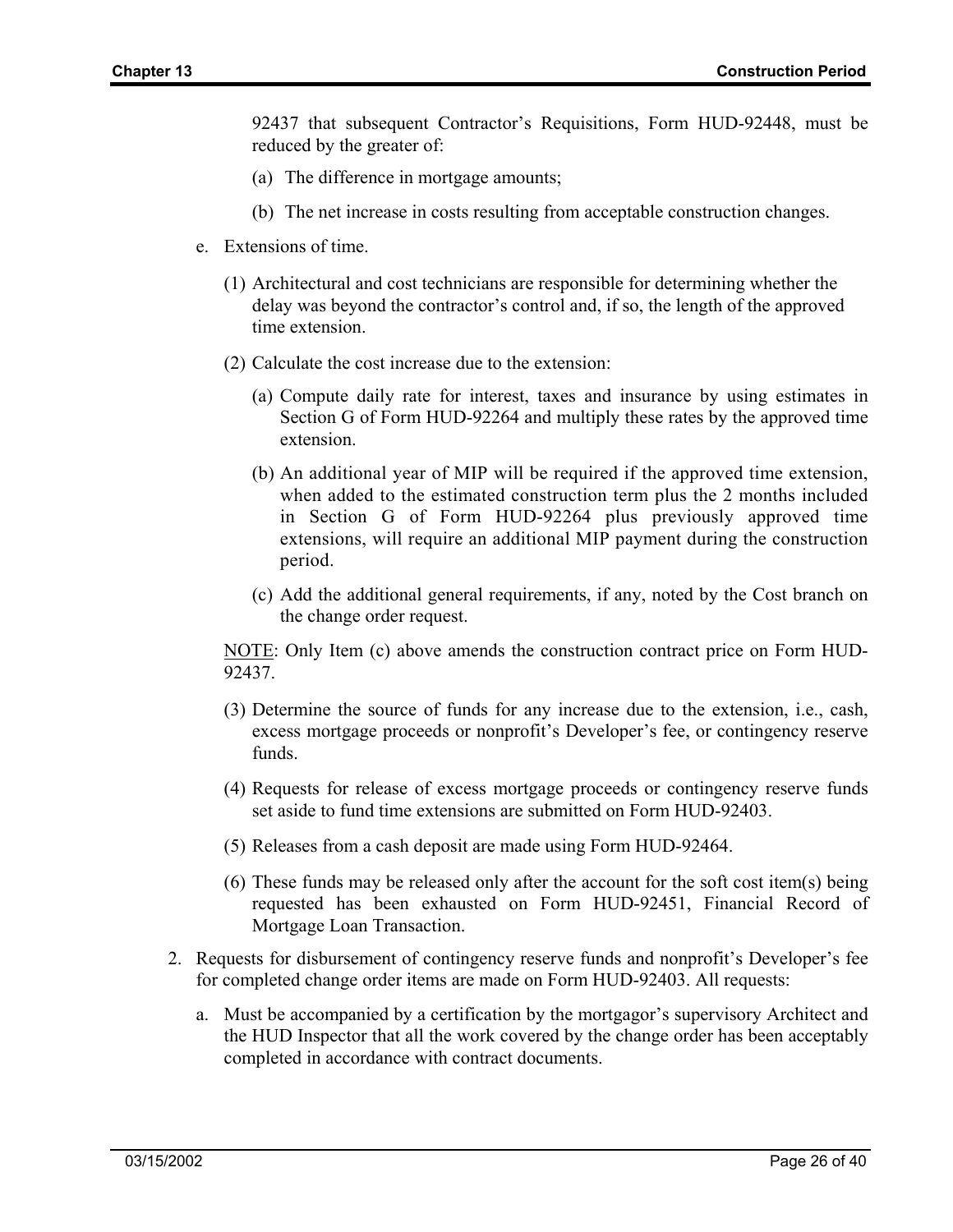- b. Must include the mortgagor/borrower's certification relative to payment to the contractor contained on Form HUD-92464, Request for Approval of Advance of Escrow Funds.
- c. Must include the criminal certification contained on Form HUD-92464 for certifications made in paragraphs a and b above.
- d. Are subject to a 10 percent holdback.
- 3. Change orders funded from excess mortgage proceeds. Excess mortgage proceeds may be used to fund either necessary or betterment change orders.
	- a. These funds may be used to fund HUD's estimate of increased costs as well as any portion of the contractor's estimate which exceeds the HUD estimate. The portion which exceeds HUD's estimate must be restricted until final endorsement.
	- b. Funds are released in the same manner as contingency reserve funds.
- 4. Releasing Cash Deposit. The mortgagor submits through the Lender Form HUD-92464 when construction covered by a cash deposit is complete and acceptable to HUD.
	- a. The mortgagor's supervisory Architect and the HUD inspector must certify on Form HUD-92464 that all work and materials covered by the change order are satisfactory and consistent with contract drawings.
	- b. If construction costs were paid in full with other than the cash escrow or excess mortgage proceeds before submitting the disbursement request to HUD for approval, the mortgagor must submit a receipt of payment signed by the general contractor.
	- c. If construction costs will be paid after HUD's approval for the release of the funds deposited for the construction change, before the next Form HUD-92403 is submitted, the mortgagor must submit a receipt of payment signed by the general contractor.
- 5. Change Order Summary Sheet\_showing cumulative cost of all executed change orders should contain, at least:
	- a. The date the change order was signed by the mortgagor;
	- b. The date HUD received the change order;
	- c. The date the Mortgage Credit branch processed the change order;
	- d. The mortgagor's or contractor's estimate of cost for the change order;
	- e. HUD's estimate of cost for the change order;
	- f. The amount of change orders to be funded from contingency reserve, nonprofit's Developer's fee, or excess mortgage proceeds;
	- g. The required cash escrow deposit, if any;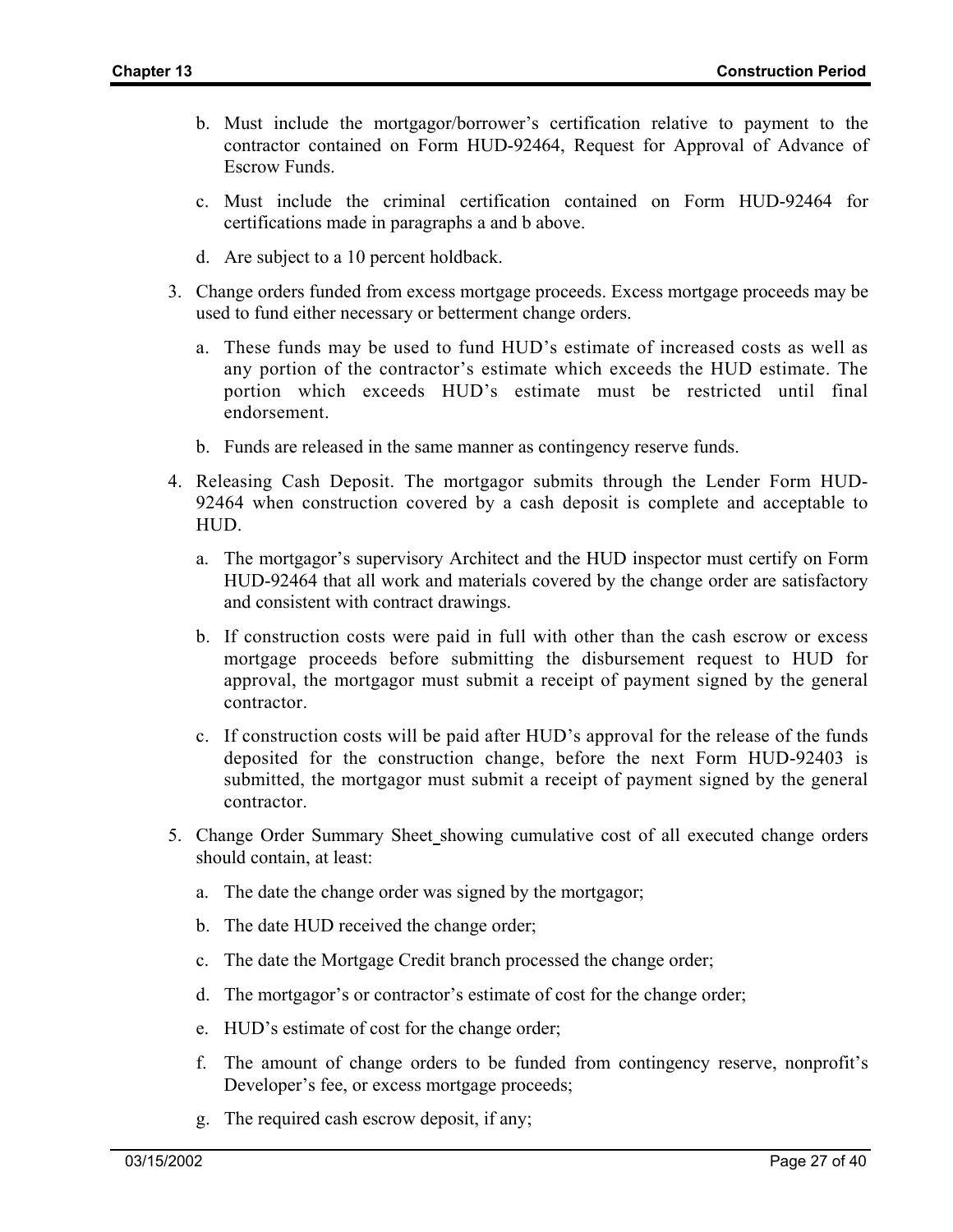h. The HUD percentage of cost increase or decrease.

# **13.12 Labor and Fair Housing and Equal Opportunity (FHEO)**

#### A. Wages

- 1. Payrolls. Contractor payrolls are submitted directly to the HUD Labor Relations staff a minimum of once a month.
- 2. On-site interviews. The HUD Construction Manager forwards all original copies of Form HUD-11, Record of Employee Interview, which are submitted by the HUD inspector, to the HUD Labor Relations Staff.
- B. Labor violations. Advise the Labor Relations Staff of continuing minor infractions that cannot be resolved or of any identified or suspected major violations.
- C. FHEO violations. Advise the HUD Director of FHEO of continuing minor violations that cannot be resolved or of any identified or suspected major violations.

# **13.13 Surveys**

Surveys must be by a licensed surveyor and show the exact location of on-site improvements, including utility lines and easements.

- A. The contractor must give the owner and HUD surveys:
	- 1. At any time the owner or HUD requires, and
	- 2. When construction is complete.("as-built" survey)
- B. The inspector, when uncertain of the location of construction or stored materials in relation to property lines or easements, may ask the Architect to require a survey with the next contractor's requisition.
- C. If encroachments are found, the inspector must notify the HUD Construction Manager by memorandum explaining the conditions. (Encroachments may jeopardize the entire property as security for an insured mortgage.)

### **13.14 Permission to Occupy**

Permission to Occupy, Form HUD-92485, must be executed by HUD before the mortgagor permits occupancy of any dwelling unit, care facility unit, or other project service facility.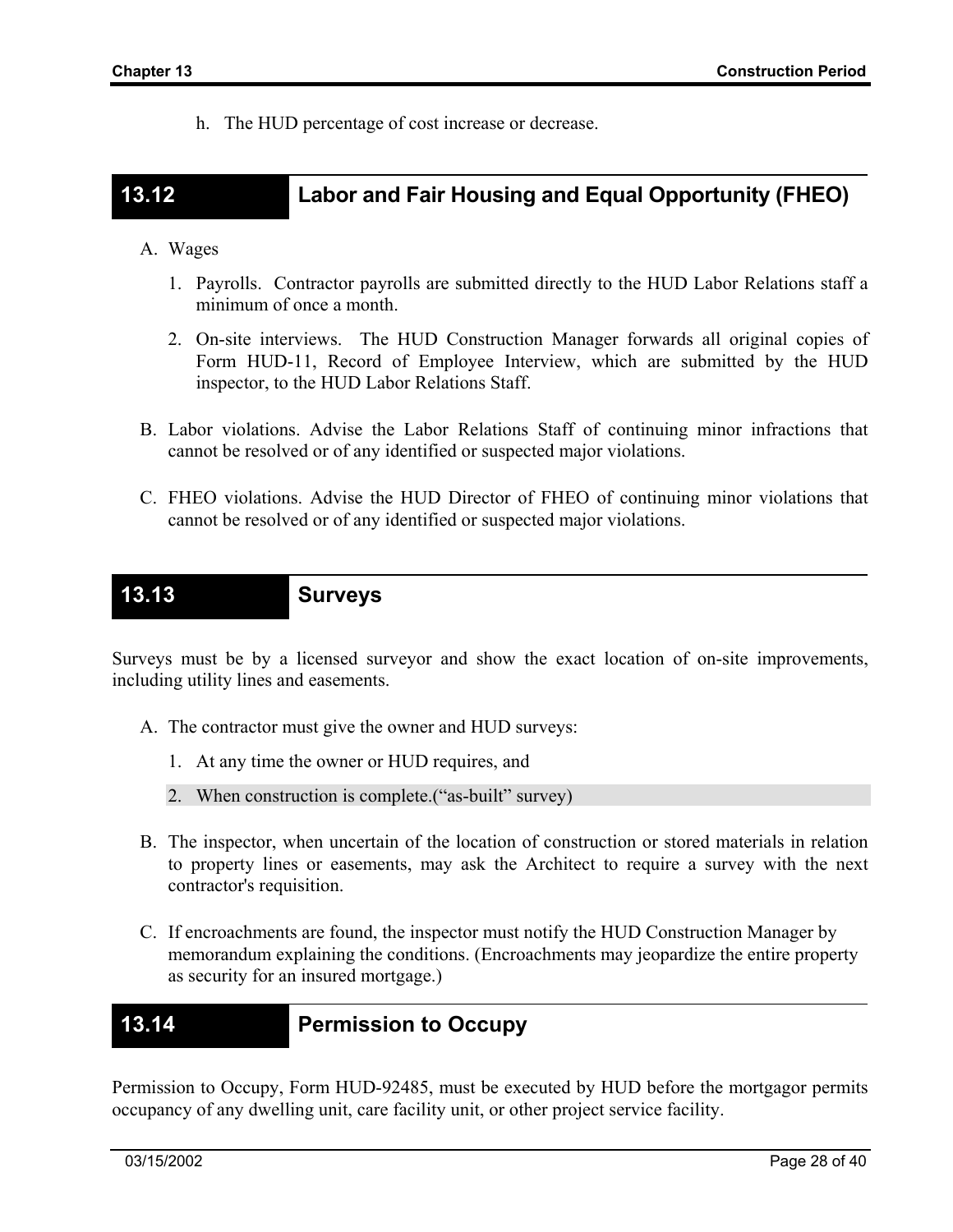- A. Physical completion. The Work or portion thereof for which a Permission to Occupy is approved must be sufficiently completed in accordance with the contract documents so the mortgagor can occupy or utilize the identified portion of the work for its intended use.
	- 1. Support facilities (utilities, disability access, vehicular access and parking, fire life-safety equipment, etc.) must be in place.
	- 2. Acceptability of each unit and facility for which a Permission to Occupy is requested must be established:
		- a. Property must be inspected and Form HUD-92485 signed by the mortgagor, supervisory Architect, contractor, and HUD Representative.
		- b. Minor items that do not preclude occupancy are permitted but must be listed as an attachment to Form HUD-92485.
		- b. The contractor is fully responsible for any incomplete or improperly performed contract work whether or not listed.
- B. Signatures, Approval, and Permission:
	- 1. Form HUD-92485 is signed by the mortgagor, supervisory Architect, contractor, and HUD representative.
	- 2. Approval: The Construction Coordinator or a designated MAP staff person in the Program Center signs as Chief, Architecture and Engineering Section. The MAP Team Leader signs as Chief Underwriter.
	- 3. Permission to Occupy: The Hub Director and MAP Coordinator will designate an FHA Authorized Agent in the Hub or Program Center to sign the Permission to Occupy.
- C. Submission Documents. The Lender must sign Form HUD-92485 agreeing with the request and stating that insurance risks have been covered for the project. The mortgagor must include the following documents with the completed Form HUD-92485:
	- 1. A Certificate of Occupancy or equivalent permit from the governing municipal authority for all units and facilities listed on the Permission to Occupy; and any other required permits or authorizations;
	- 2. A certificate of property insurance form the mortgagor's insurance company.
- D. Partial Occupancy Approval.
	- 1. Favorably consider partial occupancy of units as they become available, where vandalism could be minimized, needed project income is provided, an earlier rent-up date could be achieved, utility costs for occupied units can be metered separately from contractor's utilities, etc.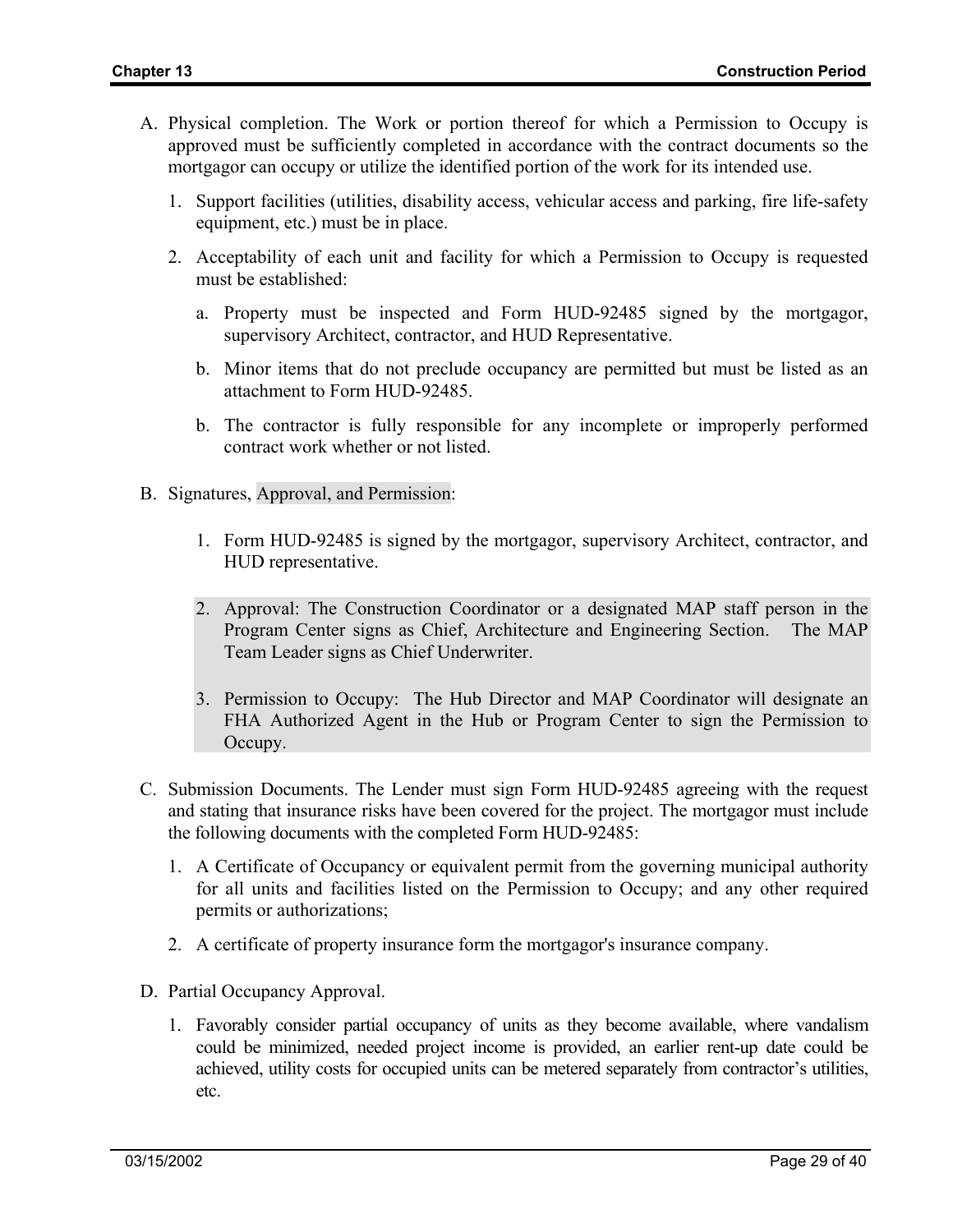- 2. Approve a series of Permissions to Occupy as units or facilities become available, e.g. individual buildings on multi-building projects, or individual floors or wings on larger buildings.
- 3. Approve a single Permission to Occupy for all units where dictated by management considerations, e.g. very small projects.

## **13.15 Escrowed Funds, Letters of Credit, Deposits, Holdbacks and Related Matters**

A. Mortgagor's Application for Escrowed Funds.

Form HUD-92464, Request for Approval of Advance of Escrow Funds, must be used where the escrow is to ensure completion of offsite improvements, additive change orders, noncritical repairs (under the Section 223(f) program), or mortgagor's unpaid construction items at final endorsement.

- 1. The mortgagor initiates and forwards Form HUD-92464 to the Lender for its review.
- 2. Require the HUD inspector to reflect the percentage of acceptably completed escrow work on the HUD Representative's Trip Report, Form HUD-5379, and forward a copy after review to the Lender for use in reviewing Form HUD-92464.
- 3. Do not authorize advances in excess of the documented percentage completed, less previous payments and a 10 percent retainage.
- 4. Where excess mortgage proceeds are used to fund an escrow for completion of offsite improvements, additive change orders, or mortgagor's unpaid construction items, return the original copy of Form HUD-92464 to the depositor, and retain one copy.
- B. Release of letters of credit. In the event of a claim:
	- 1. Assignment. HUD will not accept an assignment of the letter of credit to HUD from the Lender.
	- 2. Undrawn Balance. HUD will treat any undrawn balance from a letter of credit or escrow agreement as cash held by the Lender.
	- 3. Cash equivalent. The Lender is required to provide cash equal to the undrawn balance, if demand on a letter of credit is not met.
- C. Working Capital Deposit is established with the Lender at initial closing. It may be funded by cash, letter of credit or excess mortgage proceeds, if any.
	- 1. Purpose. The deposit is used to:
		- a. Defray cost of initial marketing and rent-up. This includes: sales and advertising, model furnishing, and equipment and supplies essential to initial rent-up, etc.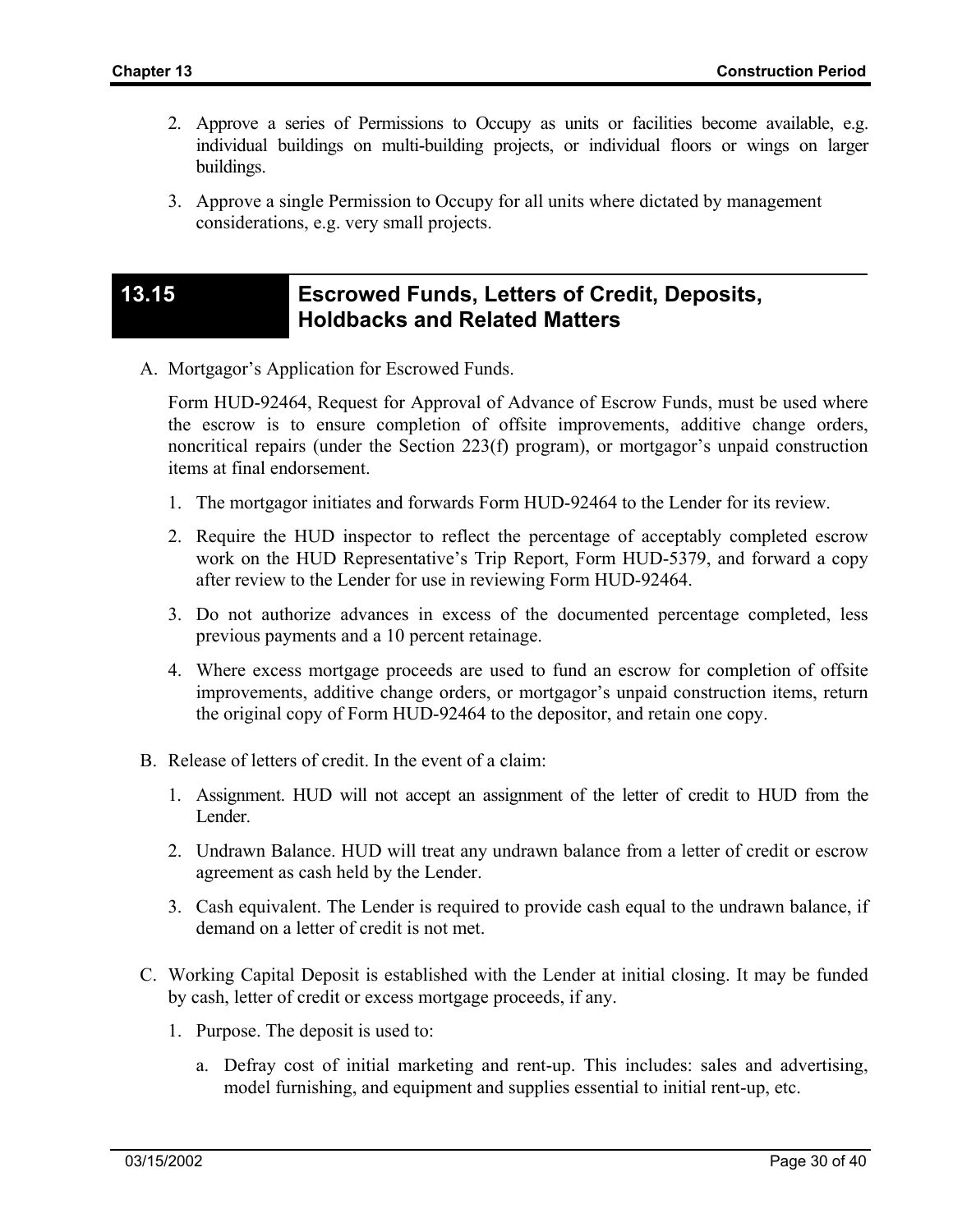- b. Set up accruals for items due during the first operating year that project income is not expected to cover, including real estate taxes, permanent property insurance premiums, mortgage insurance premium, ground rents and assessments.
- c. Cover shortfalls in interest, taxes, property insurance premiums, mortgage insurance premiums, ground rents and assessments during construction after funds available under the Building Loan Agreement are exhausted.
- c. May be allocated to the reserves for replacement for a project with low income housing tax credits, where acceptable to the mortgagor and HUD.
- 2. Control and Release Of Escrow. The Lender controls disbursements from the escrow, except where the mortgagor certifies at firm commitment that any balance of the escrow will be applied to the reserve for replacements on a Low Income Housing Tax Credit (LIHTC) project. In reviewing a mortgagor's request for release of part of the escrow, consider the following:
	- a. Mortgagor's request for the release of such escrow funds must be by letter to the Lender, rather than on Form HUD-92403.
	- b. None of the escrow can be used to defray any of the hard costs of construction applicable to the Total for All Improvements, Section G of Form HUD-92264, Rental Housing Project Income Analysis and Appraisal (or other Firm Stage underwriting form applicable to the Section of Act the project is to be insured under).
	- c. Avoid premature disbursements and unnecessary expenditures.
	- d. As portions of a project are ready for occupancy, a partial disbursement may be permitted for reasonable opening expenses: however, it must be determined that the escrow is not exhausted before the entire project is complete.
	- e. An unsolicited recommendation may be offered by the Field Office that the deposit be used to cover any shortfall in interest, taxes, property insurance mortgage insurance premiums, ground rent and assessments.
	- f. Fully document all expenditures from the escrow.
- 3. Final Release of Escrow.
	- a. The Lender may release any balance of the working capital escrow to the mortgagor one year after substantial completion where the project is not in default.
	- b. The Lender is advised to hold this escrow until any financial problems are resolved (e.g., has not reached sustaining occupancy, has poor liquidity or high payables, is operating at a deficit or is near default).
	- c. If the project mortgage is in default, the Lender should use any balance of the working capital escrow to cure a default, where a default occurs before its release.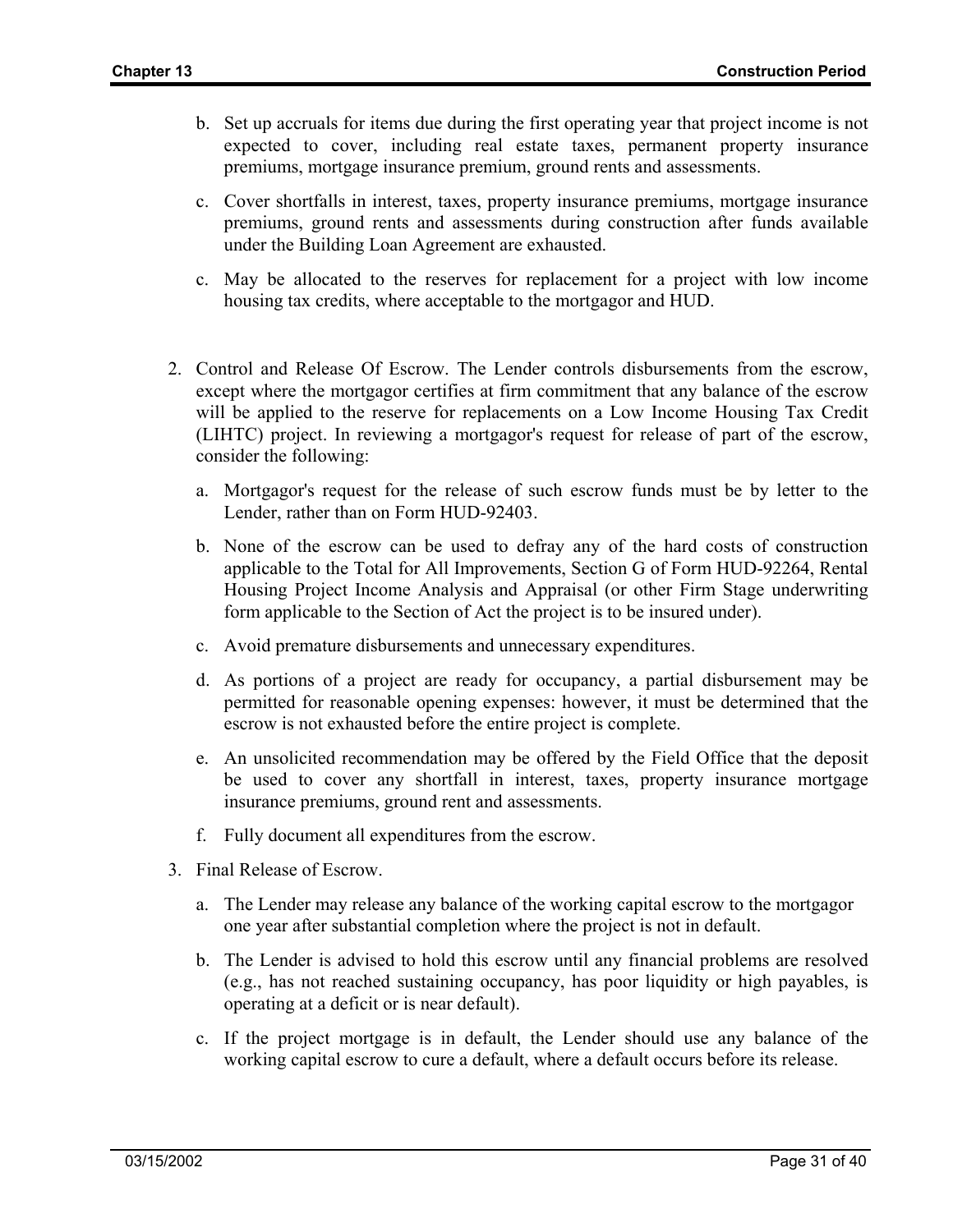- D. Release of contractor's 10 percent holdback. The holdback provides an incentive for the general contractor and mortgagor to: promptly complete the project, submit cost certification and reach final closing.
	- 1. Amount of holdback. The Building Loan Agreement requires the Lender to retain at least 10 percent of the construction proceeds from each advance. The construction contract also provides for 10 percent holdback from the contractor's monthly payments for acceptably completed work, acceptably stored materials, and where applicable, components acceptably stored offsite.
	- 2. Identity of interest contractor. Except as provided in paragraphs 4. and 5. below, do not release any part of the holdback until final closing for a contractor with an identity of interest.
	- 3. Nonidentity of interest contractor. Release the contractor's holdback or remaining balance at the next to last advance, where requisitioned on Form HUD 92403, Application for Insurance of Advance of Mortgage Proceeds, and subject to compliance with the following:
		- a. Contractor's cost certification, where required, has been reviewed and necessary adjustments made to Form HUD-92451, Financial Record and Mortgage Loan Transaction;
		- b. Contractor has disclosed its final obligations on Form HUD-92023, Request for Final Endorsement of the Credit Instrument;
		- c. All work under the construction contract has been inspected and approved by the controlling jurisdictions and/or authorities;
		- d. Certificates of occupancy or other required approvals for the dwelling units, and non-dwelling facilities, where applicable, have been issued by governmental authorities having jurisdiction. Separate buildings for community rooms, rental offices, laundry rooms, etc., commonly require certificates of occupancy;
		- e. Permission To Occupy, Form FHA-2485 has been issued by HUD for all units;
		- f. All Davis-Bacon payroll requirements have been satisfied;
		- g. Surveyor's Certificate, Form HUD-92457, and survey showing the location of all improvements, utility easements and site utility distribution lines have been submitted to HUD, and
		- h. Retain, where applicable, an adequate amount for the following:
			- (1) Items of delayed completion in an amount equal to 150 percent of the HUD representative's cost estimate for completion,
			- (2) Any owed or contested amounts indicated by mechanics, subcontractor, supplier, or equipment lessor liens, etc.,
			- (3) Lesser of the liquidated damages or actual damages computed at cost certification, and
			- (4) Net effect of negative change orders.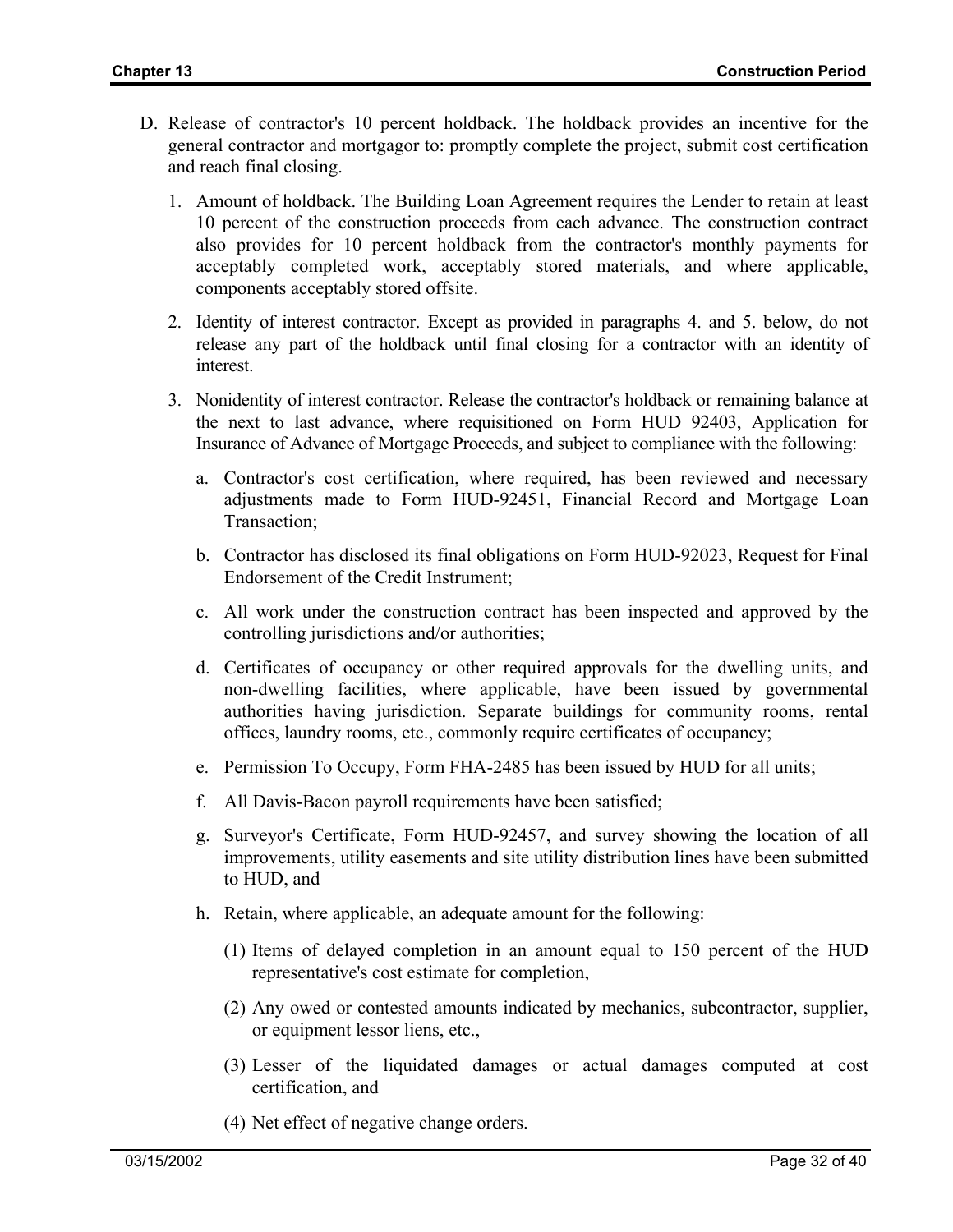- 4. Early partial release of holdback.
	- a. After 90 percent contract completion, the Hub Director may release part of the contractor's holdback and suspend further withholding of holdback from payments due, where:
		- (1) The contractor has no identity of interest or the contractor's only identity of interest is a project ownership of less than 5 percent;
		- (2) The contractor, mortgagor and mortgagee request the early release of the holdback and attach the request to Form HUD 92403, Application for Insurance of Advance of Mortgage Proceeds; and
		- (3) Prior written consent from surety, if any, for the early release of holdback is provided with the request.
	- b. The Hub Director determines that:
		- (1) The contractor's general performance warrants partial release of the holdback without conditions, or
		- (2) Partial release of the holdback with conditions, e.g., measures to assure immediate distributions to subcontractors or others, would be in the mutual interest of all participants, and
	- c. The undisbursed holdback must equal or exceed 5 percent of the contract amount.
- 5. Projects in difficulty. Release of part of the contractor's holdback before 90 percent contract completion may be granted only to prevent a default of the construction loan and only if it would solve the project's problems and enable it to reach construction completion.
	- a. Consider the contractor's performance including:
		- (1) The completed work must be satisfactory,
		- (2) The percentage of completed contract work must be sufficient to ensure project completion within the specified contract time, and
		- (3) Do not release any holdback if there are serious, unresolved questions concerning:
			- (a) Quality of work,
			- (b) Compliance with the contract, including outstanding change orders, or
			- (c) Work is progressing behind the contractor's construction schedule, as amended by approved change orders.
	- b. Require a written consent for the early release of holdback from the surety, if any, the mortgagor, and mortgagee.

#### **13.16 Insurance on Completion**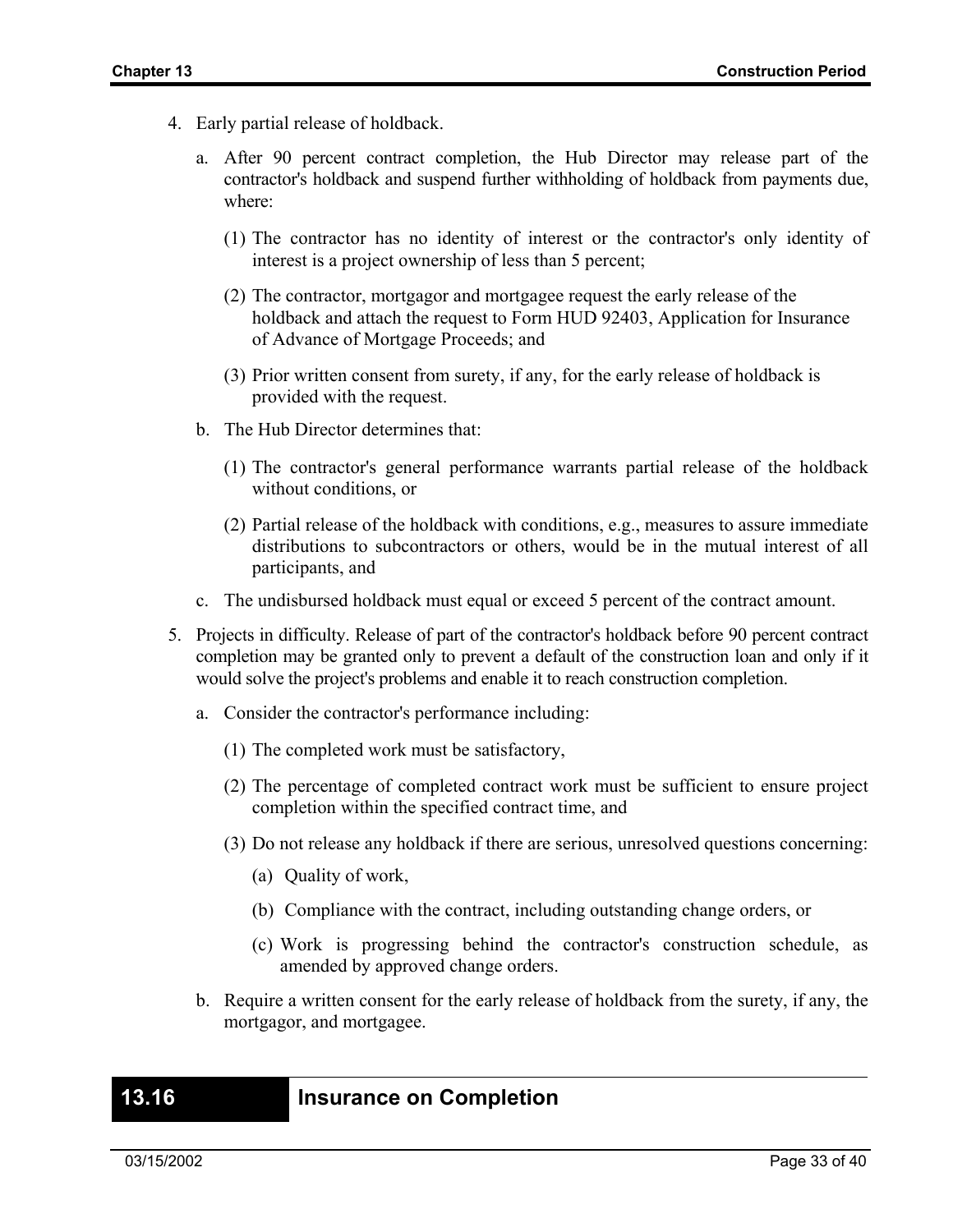- A. Basic requirements during construction stage are generally the same as for projects with insured advances. However, because HUD does not insure advances for the construction loan, HUD does not monitor the Lender's disbursements. Additionally, because HUD has no risk exposure until final closing, HUD does not become involved in the workout of construction problems. The following are major variations for insurance upon completion projects.
- B. Firm Commitment to Insure upon Completion, Forms FHA-2453, FHA-2453-MM (for Section 223(f)), and HUD-92453-NH (for Section 232), must be valid and outstanding until project closing, i.e. endorsement of the permanent mortgage.
	- 1. No initial closing. Construction stage starts with the issuance of the Firm Commitment.
	- 2. Construction/rehabilitation must start within the period provided by the Firm Commitment.
	- 3. Extensions. See Chapter 11 for the extension of:
		- a. Construction period;
		- b. Firm Commitment expiration date, where required to permit project completion and final closing.
- C. Required documents include:
	- 1. Construction contract, Form HUD-92442 or HUD-92442-A. The following must be made a part of the contract:
		- a. General Conditions, AIA Document A201;
		- b. Supplementary General Conditions, Form HUD-2554;
		- c. Davis-Bacon Wage Rates (supplied by HUD Labor Relations);
		- d. HUD Amendment to the Construction Contract to Identify Identities of Interest Between Owner/Contractor/Subcontractor/Architect;
		- e. Cost certification criteria from Form HUD-92442-A, Article 10, where an identity of interest exists, or a "cost plus" form of contract is used.
	- 2. A complete master set of drawings and specifications and two duplicate sets;
	- 3. The Agreement and Certification, Form HUD-3306, executed by the mortgagor, Lender, and HUD.
	- 4. A title policy or title evidence showing:
		- a. Insured property free of all encumbrances other than the mortgage and acceptable reservations of title;
		- b. Proof that no unpaid obligations exist except as previously approved by HUD;
		- c. Title policy continued to date of credit instrument endorsement.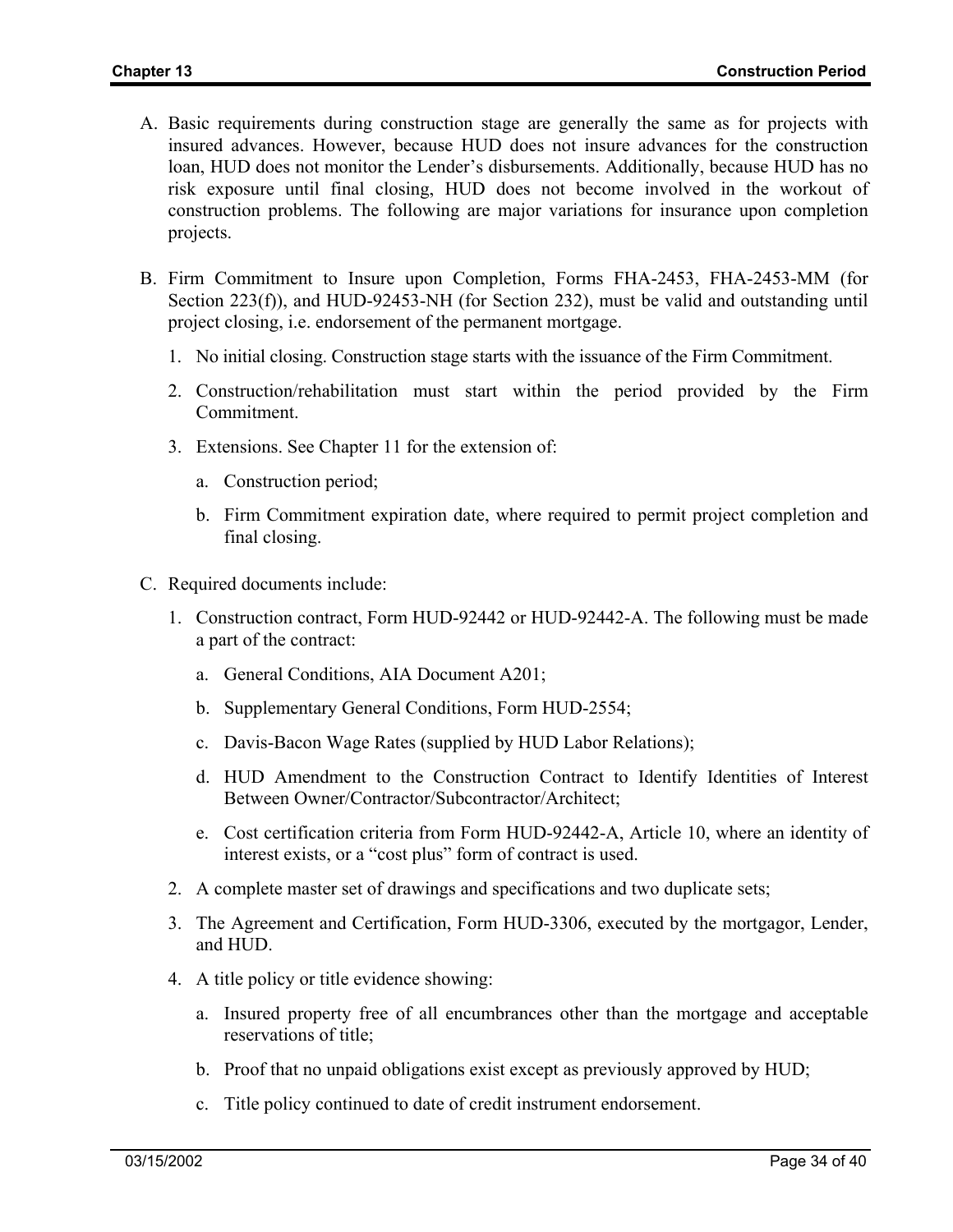- 5. Survey and Surveyer's Certificate, Form HUD-92457;
- 6. Contractor's Requisition Project Mortgages, Form HUD-92448. The Contractor's Prevailing Wage Certificate must be submitted at the time the mortgage is presented to HUD for insurance.
- 7. Assurance of funds to meet operating deficit. Completed Forms to assure funds are available to carry the project to a sustaining occupancy after final closing:
	- a. FHA-2476, Agreement of Sponsors to Furnish Additional Funds,
	- b. FHA-2476-A, Escrow Agreement, and
	- c. FHA-2477, Bond Guaranteeing Sponsor's Performance.
- 8. Assurance of completion: Not applicable to insurance upon completion projects.
- 9. Warrantee against latent defects is required in accordance with Paragraph 13.16.S below.
- D. The pre-construction conference must precede the initial start of construction. See Paragraph 13.2.
- E. Construction monitoring and reporting must be done in accordance with Paragraph 13.3.
- F. Labor and FHEO liaison. See Paragraph 13.12.
- G. Contractor's monthly requisitions are not applicable to projects insured upon completion.
- H. Offsite construction:
	- 1. Monitoring is recorded by the HUD inspector on Form HUD-5379.
	- 2. Advance of funds monitoring is not applicable to projects insured upon completion.
- I. Construction contract changes and Architect's supplemental instructions. See Sections 13.8 to 13.11 and 13.4.D. Construction changes are processed in the same manner as insurance of advances, except as modified below:
	- 1. An escrow is not required for additive change orders, because HUD has no risk exposure until final closing. The mortgagor must be able to provide the additional funds required and must not have any outstanding obligation in connection with construction other than the insured mortgage at the time the mortgage is presented for insurance.
	- 2. Surety approval is not required for the approval of additive change orders regardless of the percentage of contract increase.
- J. Permission to Occupy applies as in Paragraph 13.14.
- K. Final HUD representative's Trip Report falls under HUD procedures.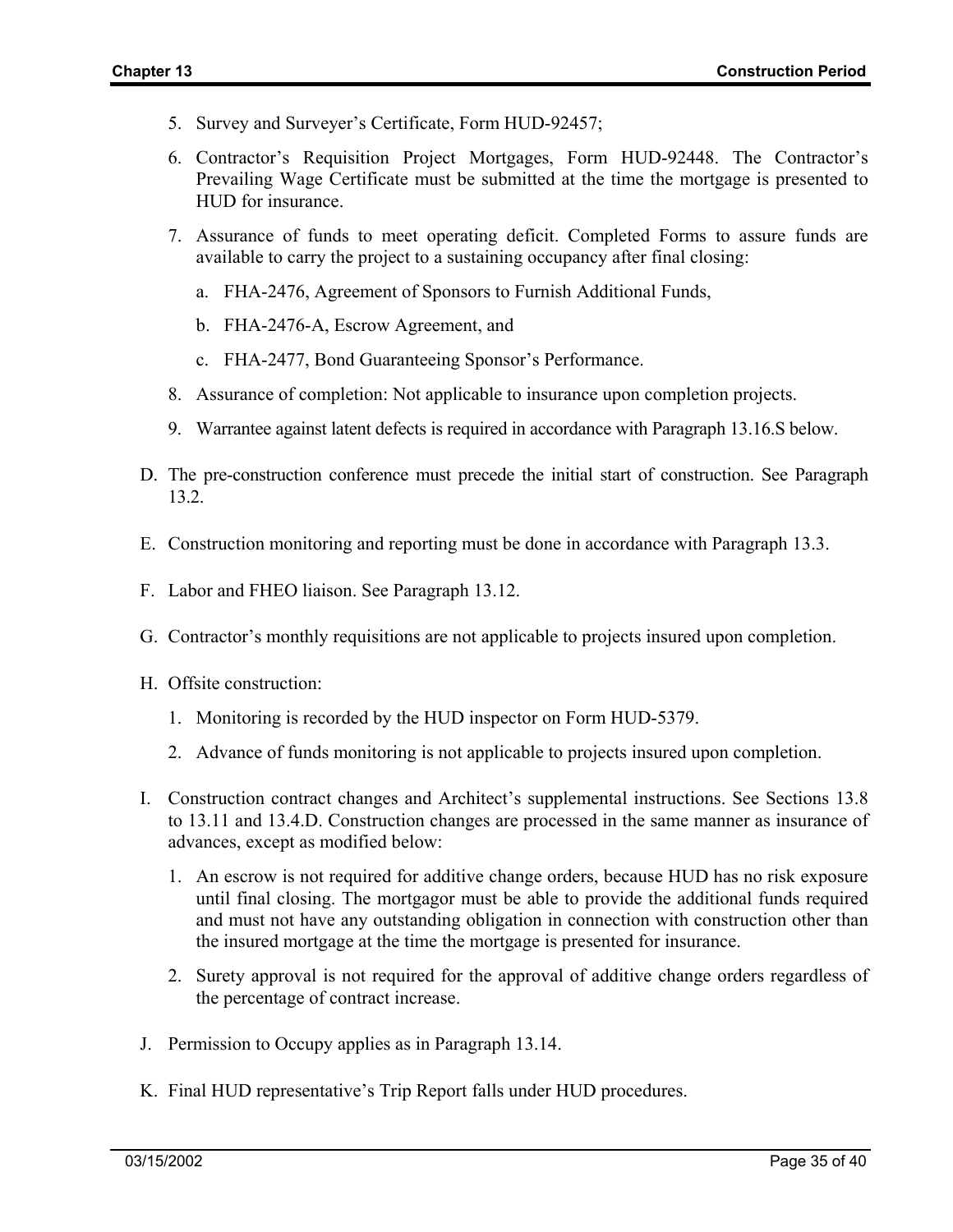- L. Guarantee period falls under HUD procedures.
- M. Working capital deposit is not required for insurance upon completion projects.
- N. Property insurance schedule and requirements. When onsite construction is 80 percent complete (before endorsement of the credit instrument), the Lender must prepare:
	- 1. Property Insurance Schedule, Form HUD-92329, that:
		- a. Correctly shows the insurable value of the completed structures;
		- b. Reflects any changes in cost occurring after issuance of firm commitment.
	- 2. Property Insurance Requirements, Form HUD-92447.
- O. MIP is not charged until the project reaches final closing.
- P. Cost certification. See Chapter 14.
- Q. Closing must occur within the period provided in the commitment.
- R. Extension of Firm Commitment instructions are in Chapter 11.
- S. Builder's warranty. The general contractor must provide one of the following at final closing to assure correction of any latent defects:
	- 1. Cash escrow deposit of  $2\frac{1}{2}$  percent of the principal amount of the mortgage, to be retained in escrow by the Lender for a period of 15 months, or
	- 2. Surety bond in the amount of 10 percent of the cost of construction or substantial rehabilitation. The bond must run for 2 years after substantial project completion. The bond must be on Form HUD-3259, Surety Bond Against Defects Due to Defective Materials and/or Workmanship.

# **13.17 Completion of Repairs Pursuant to Section 223(f)**

- A. Required Repairs are documented by the Lender. (See Paragraph 5.26 and Appendix 5M). A list is prepared which categorizes repairs into critical repairs and non-critical repairs.
	- 1. Critical repairs must be completed before closing. Critical repairs are any individual or combination of repairs required to correct conditions that:
		- a. Endanger the safety or well-being of residents, patients, visitors or passers-by;
		- b. Endanger the physical security of the property;
		- c. Adversely affect project or unit(s) ingress or egress;
		- d. Prevent the project from reaching sustaining occupancy.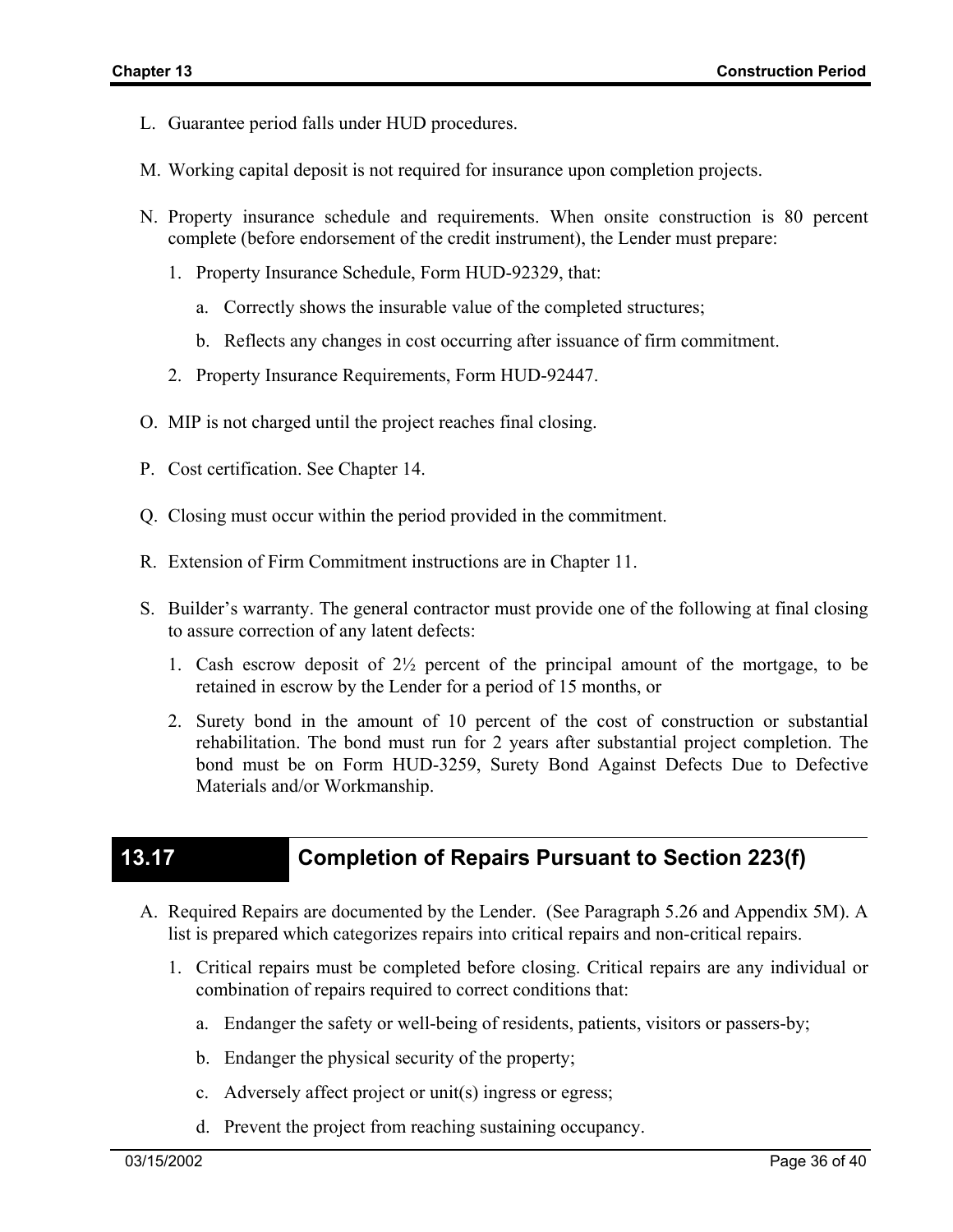- 2. Non-critical Repairs consist of all repairs other than Critical Repairs. Non-critical Repairs may, at the request of the mortgagor, be completed after closing.
- 3. Completion of repairs.
	- a. Completion of repairs before closing. Require a site visit(s) and report(s) by a HUD representative to confirm satisfactory completion of required repairs before going to closing.
	- b. Completion of repairs after closing. Only non-critical repairs may be completed after closing. The following schedules are required:
		- (1) Schedule of Values for payment of completed repairs;
		- (2) Progress Schedule. All repairs must be completed within 12 months of loan closing;
		- (3) Schedule of Delayed or Interrupted Occupancy or Income, must list:
			- (a) All facilities for which occupancy or income will be delayed or interrupted by repairs delayed until after closing;
			- (b) Period of delayed or interrupted occupancy or income;
			- (c) Projected completion date for each facility having delayed or interrupted occupancy or income.
- 4. Payment for Repairs.
	- a. Repairs completed before closing: No mortgage proceeds may be advanced.
	- b. Repairs completed after closing:
		- (1) A repair escrow account must be established. See Paragraph 5.26.C.2
		- (2) The Schedule of Values for completed repairs will be provided to the HUD inspector, who will recommend progress payments from this Schedule as a part of the Trip Report, Form HUD-5379.
- B. Inspection of completed repairs is performed by the HUD inspector.
	- 1. Inspection Reports are filed on Form HUD-5379, HUD Representative's Trip Report, for each monitoring visit. The following are included in the Trip Report:
		- a. Non-compliance with provisions of the commitment or closing, e.g. work write-up, drawings, specifications, etc., including changes made to the work without prior approval;
		- b. Adverse conditions, e.g. slow work completion, destruction of work, new municipal requirements, disputes, etc.;
		- c. Availability for use of facilities listed on the schedule of delayed or interrupted occupancy.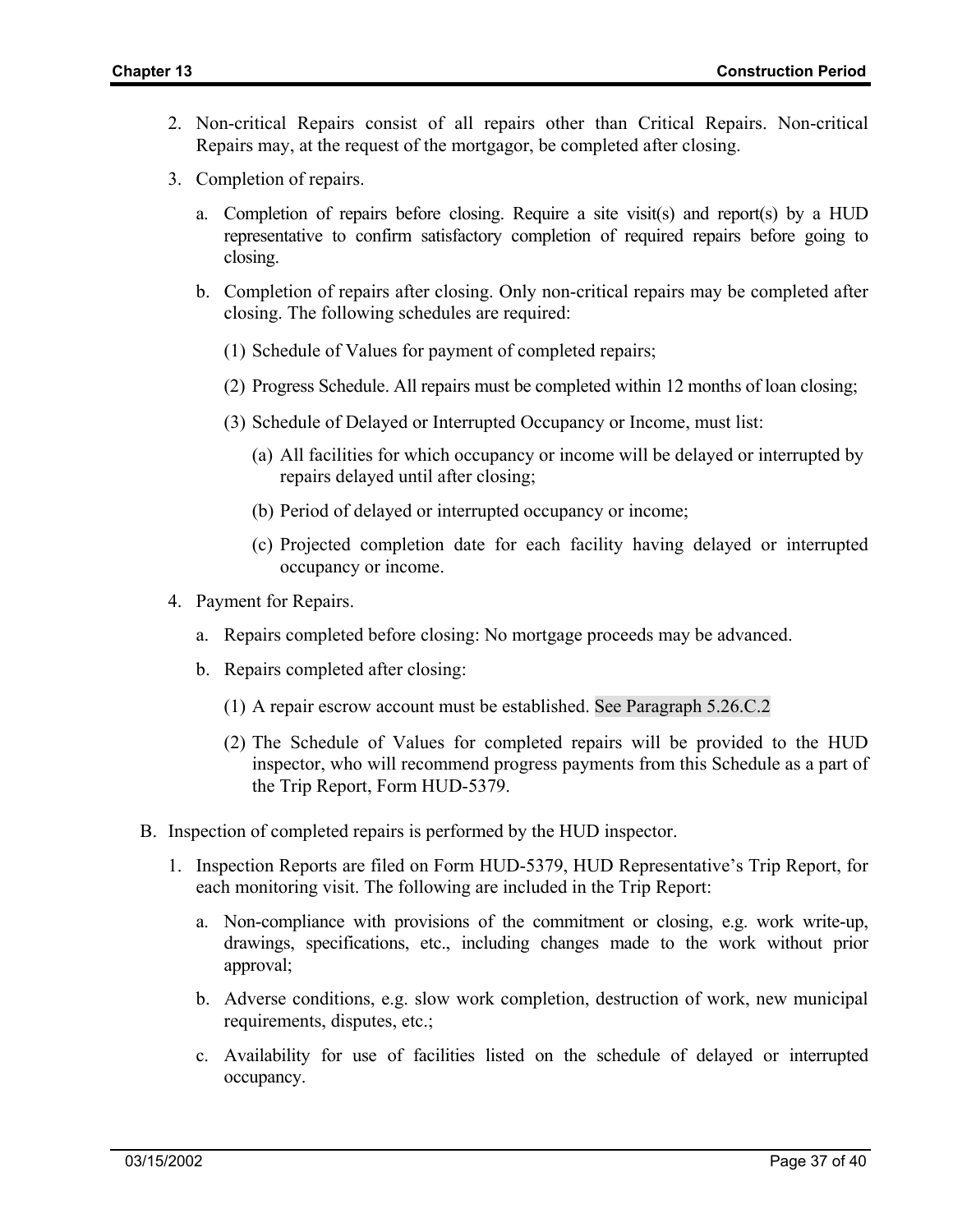- d. Municipal authorizations. Permissions to occupy, use permits, etc. Where applicable, these must be issued before closing, unless related to work delayed until after closing;
- e. Items of delayed completion. The HUD inspector must include:
	- (1) A detailed list of any exterior work;
	- (2) Recommended escrow amount;
	- (3) Recommended completion date (not later than 12 months after closing);
- 2. Assignment documents. The HUD inspector should assemble the following documents to monitor repairs and recommend payments:
	- a. Firm Commitment;
	- b. Escrow agreement (where closing has occurred);
	- c. Survey, surveyor's report and legal description;
	- d. List of required repairs (work write-up);
	- e. Drawings and specifications (where required);
	- f. Schedule of Values (Required only for projects with repairs delayed after closing);
	- g. Progress schedule (Required only for projects with repairs delayed after closing);
	- h. Schedule of delayed or interrupted occupancy or income (Required only for projects with repairs delayed after closing);
	- i. Agreement and Certification.
- C. Repair completion. All work must be acceptably completed before the loan closing, except for the following:
	- 1. Minor exterior work, which cannot be completed because of weather conditions, may be completed after closing, on projects for which prior provisions were not made for completion of non-critical work after closing. Include amount(s) to be escrowed.
	- 2. Non-critical repairs may be completed after closing when the commitment provides for it and a completion escrow is established at closing, except that:
		- a. All critical repairs must be completed before closing, and
		- b. An additional deposit must be made to the operating deficit account for all facilities for which delayed repairs will delay or interrupt occupancy or income for any period.
	- 3. Repair monitoring. All work must be monitored and accepted whether it is performed before or after closing.
- D. Final report must be made upon completion of all work. The final report must show that:
	- 1. All work is acceptably completed in accordance with the firm commitment and/or closing escrow, as applicable, and approved changes;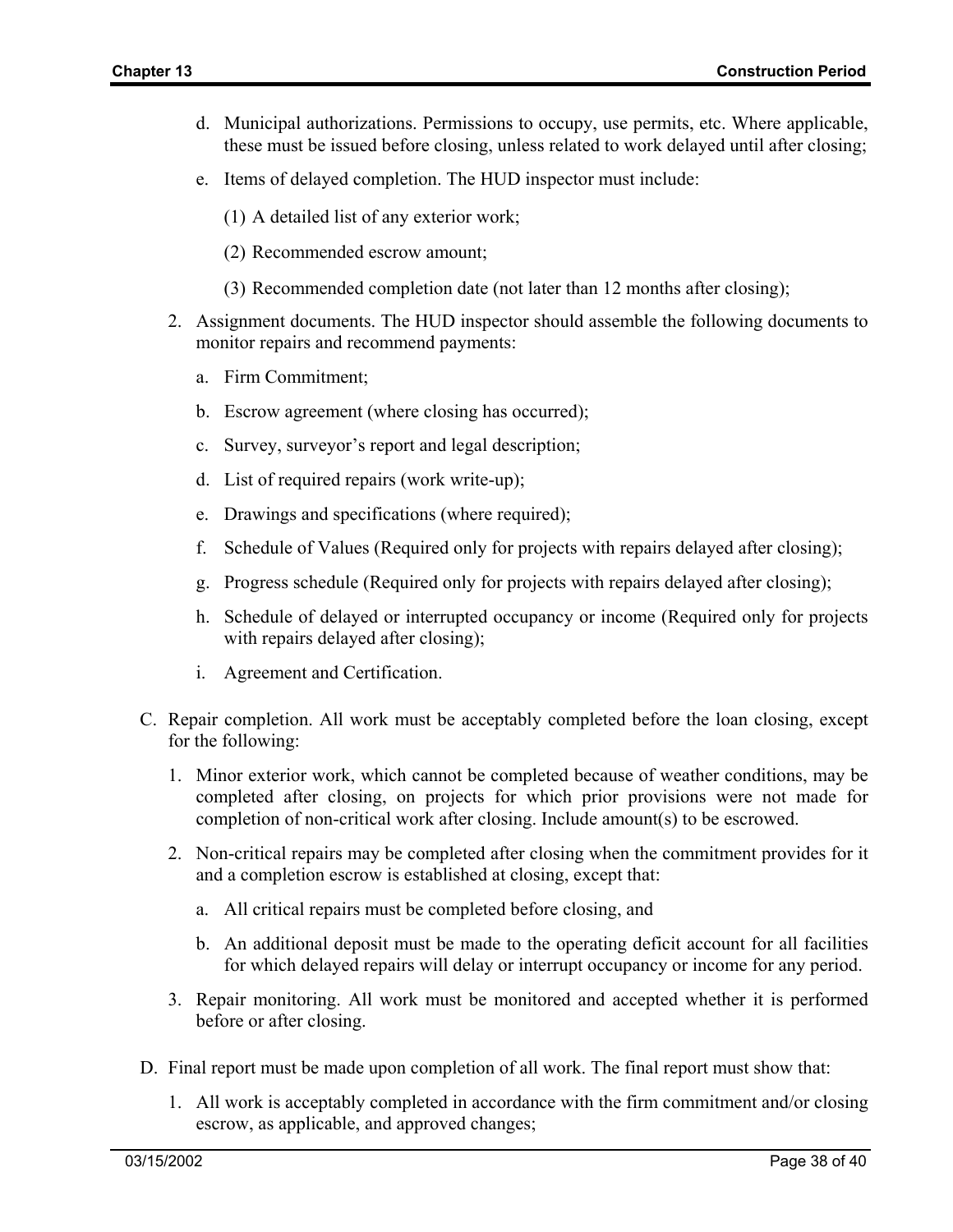- 2. Offsite work is completed or that the municipality has given written assurance for its completion;
- 3. Utilities are connected;
- 4. Permanent ingress and egress facilities are provided, and
- 5. Applicable municipal inspections, approvals, etc., have been issued.
- E. Changes in the work, including associated cost changes, must be submitted by letter or other acceptable format. Form HUD-92437 may be used as a general guide, but the actual form must not be used.
	- 1. Mortgagor, HUD and Lender must sign all changes;
	- 2. Contractor and mortgagor's Architect, if employed, must sign all changes.
- F. Guarantee inspections. Where the owner uses a contractor, rather than its own staff, to carry out repairs, guarantee inspections will be scheduled to discover and require correction of latent defects within 1 year of the date of final completion of all repairs. See Section 13.6.C.

# **13.18 Construction Variations Pursuant to Section 232**

- A. General.
	- 1. For new construction and substantial rehabilitation, follow instructions for Section 221d and 220, with additions and modifications as indicated below.
	- 2. For Section 232 projects pursuant to Section 223(f), follow instructions for Section 223(f), with additions and modifications as indicated below.
- B. Major Movable Equipment.
	- 1. The mortgagor prepares Form HUD-92403, Application for Insurance of Advance of mortgage proceeds. Mortgagor:
		- a. Submits the form monthly to the Lender;
		- b. Lists all Major Movable Equipment purchased and installed within the past month on the form;
		- c. Includes all invoices for equipment purchased.
	- 2. The Lender forwards the Mortgagor's Form HUD-92403 package, along with a copy of the Schedule of Major Movable Equipment, to the HUD inspector at the job site.
	- 3. Changes to the Major Movable Equipment (MME) Schedule during construction:
		- a. Lender requires the mortgagor to submit a revision of the itemized MME list. The revised MME list should itemize which specific MME items are being replaced, and